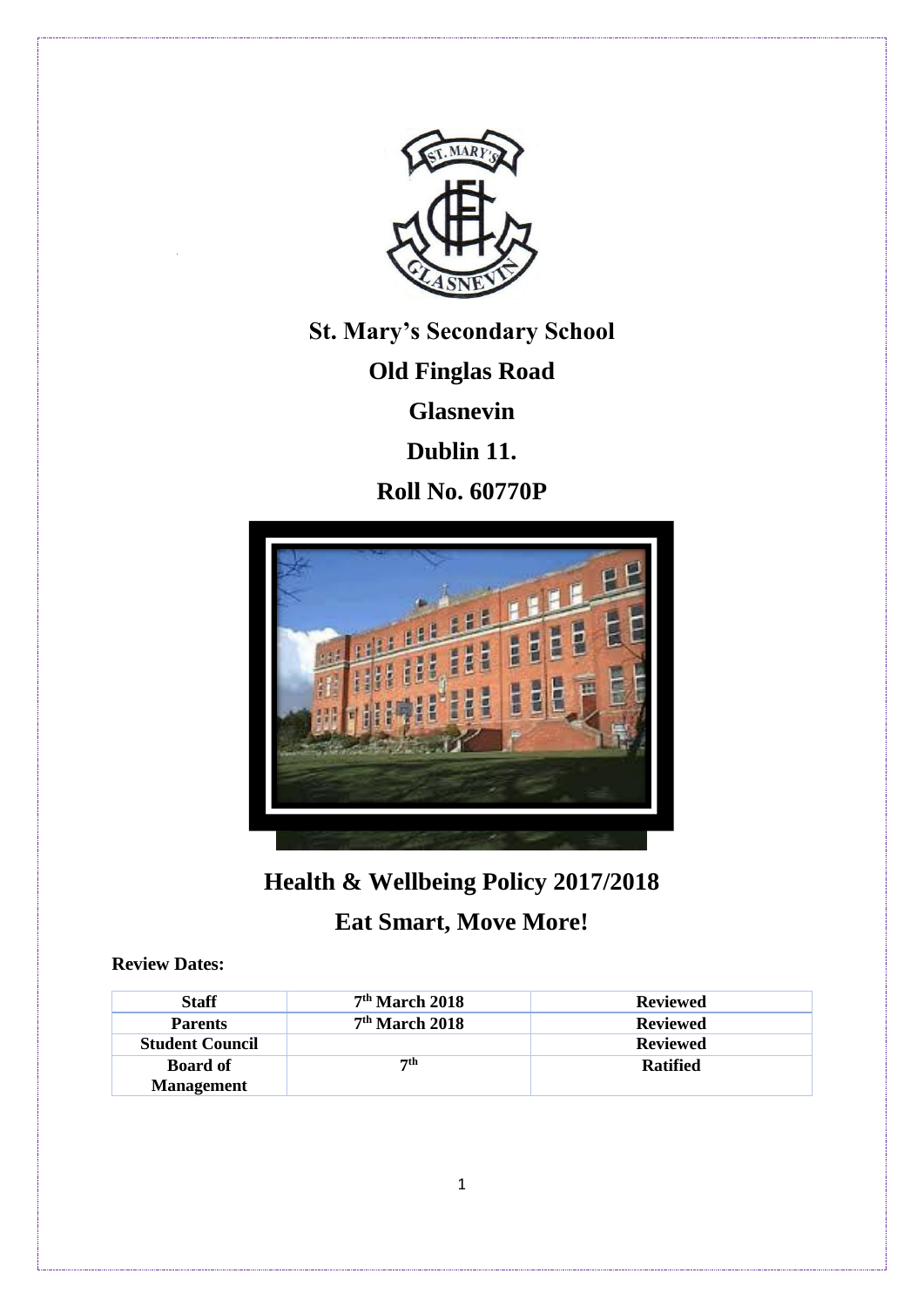| <b>Section</b> | <b>Contents</b>                                                              | Page No.       |
|----------------|------------------------------------------------------------------------------|----------------|
|                |                                                                              |                |
| $\mathbf{A}$   | 1. Policy Statement                                                          | 3              |
|                | 1.1 Introduction                                                             | 3              |
|                | 1.2 Rationale for a Health and Wellbeing Policy in St. Mary's                | 3              |
|                | 1.3 Definition of a Healthy School                                           | $\overline{4}$ |
|                | 1.4 The Impact of a Health and Wellbeing Policy on<br>Teaching and Learning. | 5              |
|                | 1.5 Aims of the Health and Wellbeing Policy                                  | 5              |
| B              | 2. Healthy Eating Options in St. Mary's - Past and Present                   | 6              |
|                | 2.1 A Whole-School Approach to Health and Wellbeing                          | 6              |
|                | 2.2 Persons Responsible for Health and Wellbeing in St.<br>Mary's.           | 8              |
| $\mathbf C$    | <b>List of Appendices</b>                                                    | 10             |
| D              | <b>References</b>                                                            | 23             |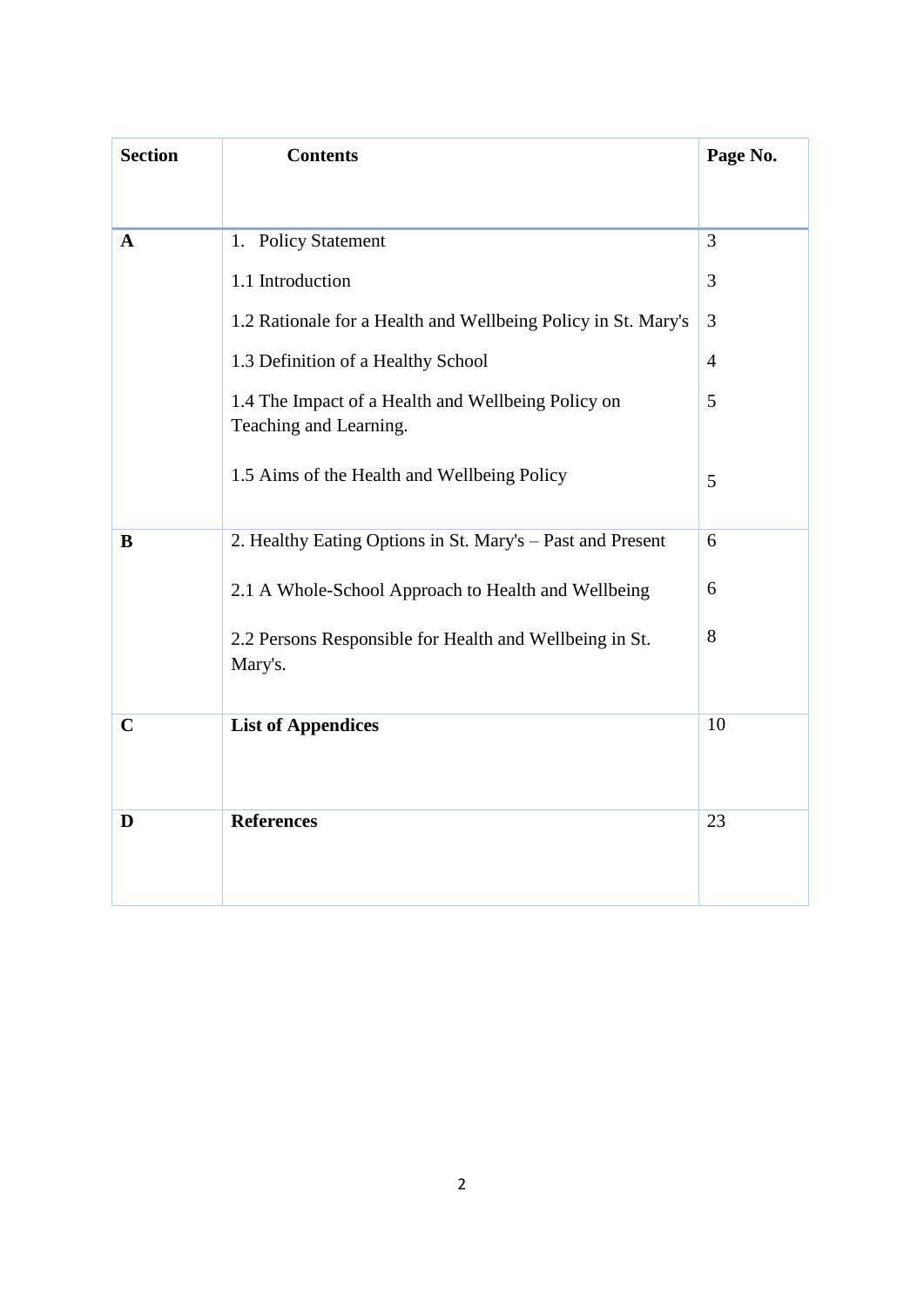#### **Section A**

#### **1. Policy Statement**

The development of a Health and Wellbeing policy for St. Mary's places healthy eating, healthy food choices and exercise for our students at the core of aiding learning in our classrooms. This policy has also been devised for students, teachers and support staff, where it has been proven that eating regular meals, whilst making healthy choices and balancing this with exercise, not only improves learning, but also teaching, communication and energy levels.

#### **1.1 Introduction**

St. Mary's mission statement *"follows the Holy Faith Philosophy of creating an inclusive school community whose central purpose is the religious, moral, intellectual, human, social and physical-recreational education of the student. The education programme of the school is directed to the growth of the whole person. It aims to form integrated and self-reliant Christian people who are eager to build a better world."* 

This statement encourages the overall holistic development of the student while at St. Mary's and its objective is the formation of young people, who will be capable of living in and contributing to the community in which they live. The school follows a pastoral approach, which is embedded in the daily life of the school, fostered by developing good relationships between staff, parents and students.

Whilst teaching and learning in St. Mary's is core, the development of the physical self and providing education on healthy eating and exercise is fundamental. We aim to ensure that our school offers food options which are healthy and nutritious, as well as providing a wide range of physical activities. In today's society, where students are surrounded by convenience foods that have very high levels of sugar, fat and salt, it is indeed an issue of utmost importance.

St. Mary's ethos is also central to developing our policy on Health and Wellbeing. Margaret Aylward, founder of the Sisters of the Holy Faith Order, had a deep-rooted concern for those in need and believed that the role of the family in nurturing the dignity of children was fundamental. Her role she believed, was to dedicate herself to children and families living in poverty. Within the framework of the Health and Wellbeing policy, the students, along with their physical and nutritional needs, are placed at its core.

#### **1.2 Rationale for the Health and Wellbeing Policy in St. Mary's**

The intended outcome of this policy is for the students of St. Marys to achieve their full potential. In order to do this, it is essential that they eat healthily and exercise regularly. This requires an adequate intake of energy and nutrients. Eating a nourishing breakfast and a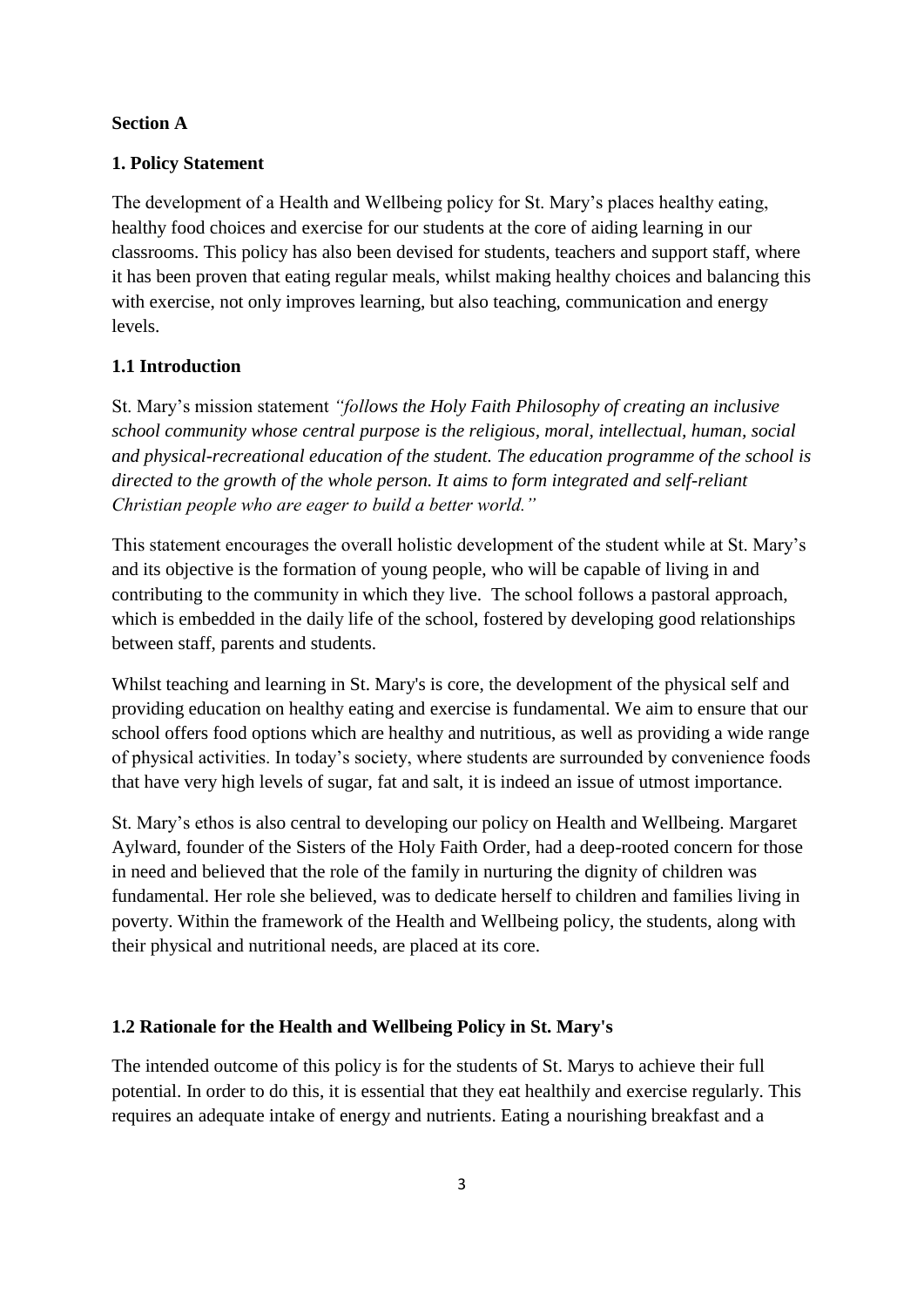healthy school lunch allows children to take full advantage of the education provided for them (Appendix 5,6,7).

It is essential during adolescence to instil this knowledge for lifelong health and wellbeing. It has been proven that 17% of students in Ireland (Department of Health and Children, 2009) have poor eating habits and skip breakfast and/or lunch. Furthermore, due to these unhealthy lifestyle choices, the number of overweight children in Ireland has trebled in the last decade (The National Taskforce on Obesity, 2005). The increased availability of fizzy drinks and energy dense micronutrient-poor foods in the school environment, contributes to this problem. At the core of this Health and Wellbeing policy is the belief that:

- Nutrition and physical activity levels of young people should be seen as part of the duty of care of each school, which should offer healthy food, develop a policy on vending machines in schools and provide fresh drinking water.
- All post-primary schools should be encouraged to engage with the Student Councils and Parent's Associations in promoting the concept of healthy eating and active living.

In St. Mary's, it is vital that there is a strong partnership between parents and the school. It is important that healthy eating habits are promoted in the home and that the school's Health and Wellbeing policy is supported by parents and guardians. In addition to this, students must be provided with the rationale for this policy. In order for this policy to make its intended impact and be sustainable, the whole school community must also take ownership of our Active School's motto 'Eat Smart, Move More'.

# **1.3 Definition of a Healthy School**

A healthy school is based on the primary factors of:

- Healthy Eating students, teachers and support staff should consciously choose and eat healthy nutritious foods from the food pyramid (Appendix 1,7) and these should form the majority of the daily diet, especially at school.
- Exercise students, teachers and support staff should be encouraged to take part in daily activity. For students, this could be as part of PE class, extra-curricular activities, 1st Year weekly sports club or pop-up lunch time activities. As part of the Active Green-Flag initiative, St. Mary's encourages students to park and stride to school (Appendix 2, 5).
- Mental Wellbeing students, staff and support staff try to be positive in their daily encounters with others. As an integral part of the SPHE, Religion, Wellbeing and PE programmes, students engage in a variety of activities, which promote positive mental wellbeing. Such activities include relaxation, meditation, mindfulness and yoga.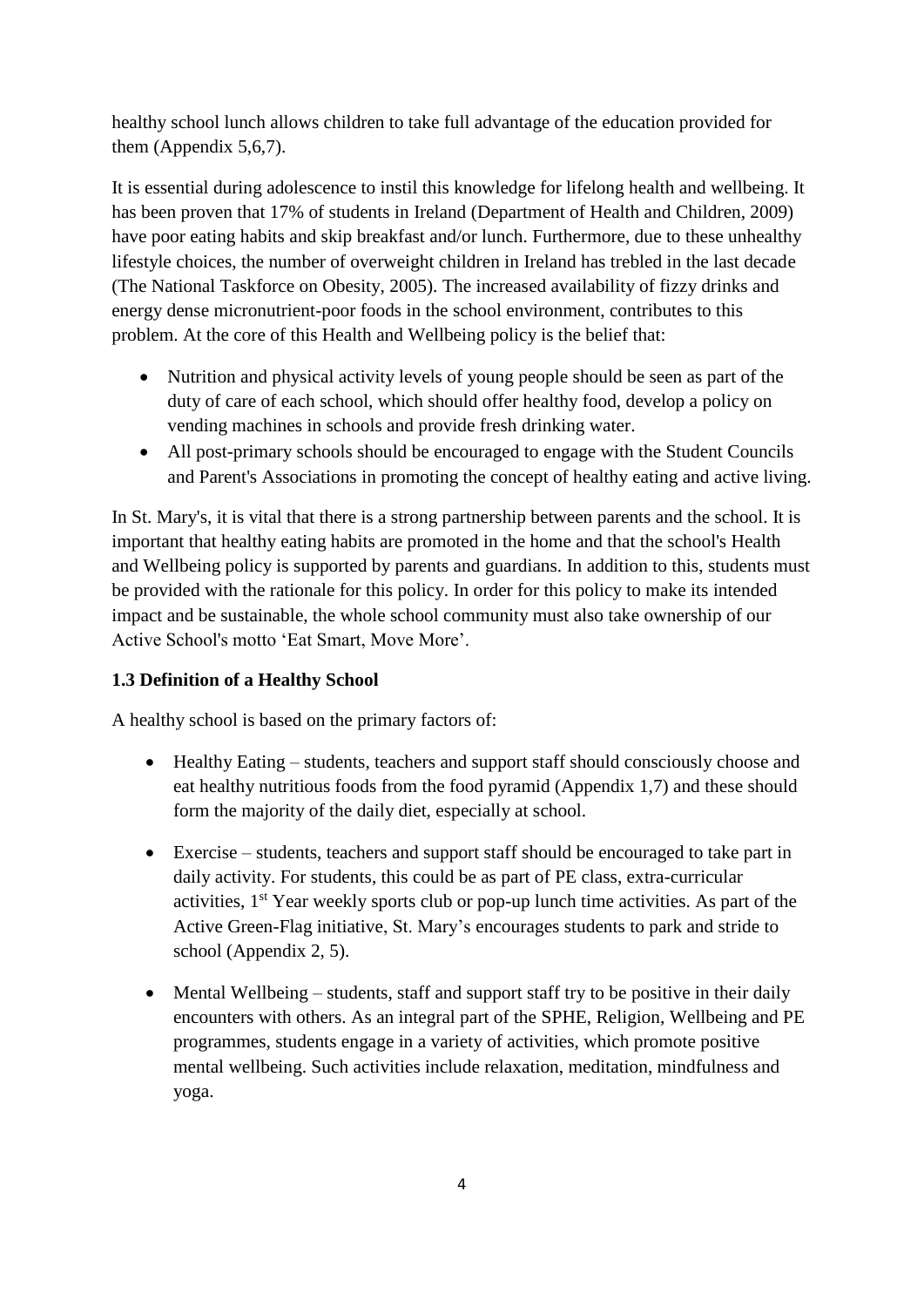# **1.4 The Impact of a Health and Wellbeing Policy on Teaching and Learning**

- Adolescence is a time of physical growth and development that requires adequate nutrients and energy. Eating properly before coming to school and during the school day allows students to take full advantage of learning opportunities.
- Not getting an adequate amount of food or fluids can reduce concentration levels and make learning more difficult.
- Research shows that foods eaten at lunchtime can affect classroom behaviour. Foods that are high in fats and sugar can lead to over activity.
- The classroom is used to inform the whole-school practice of promoting positive health and wellbeing and to help instigate change.
- The subject of healthy eating is already addressed in many subject areas. The use of cross-curricular projects provides valuable learning opportunities for students. In order to maximise the potential of teaching and learning opportunities, it is best to plan the curriculum in a co-ordinated way that supports the Health and Wellbeing policy.

# **1.5 Aims of the Health and Wellbeing Policy**

- To promote the personal development and wellbeing of both students and staff.
- To develop positive attitudes to eating and healthy living.
- To improve the eating choices and habits of students and staff using a whole-school approach.
- To support and encourage long-term healthy habits.
- To impact positively on teaching and learning.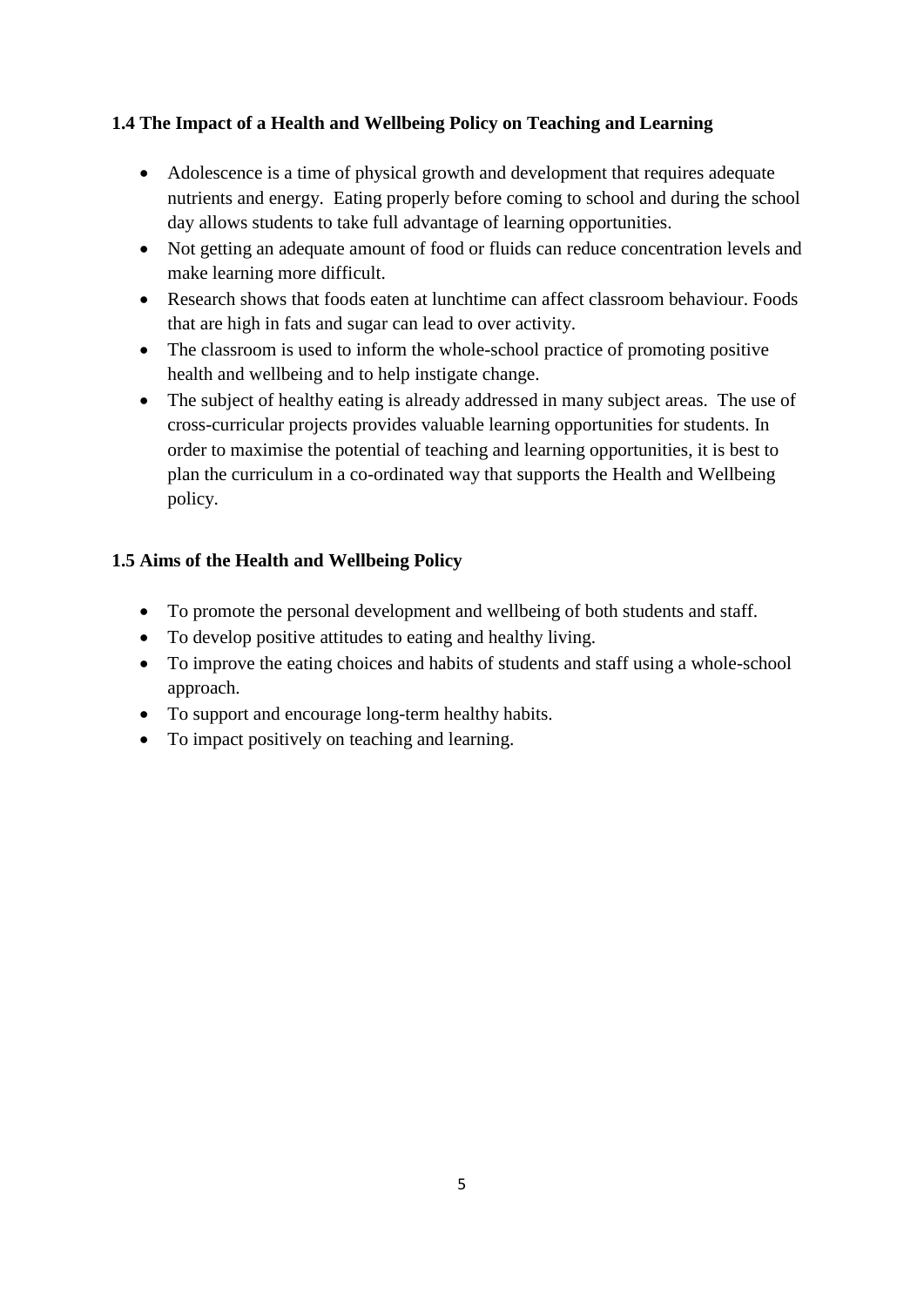#### **Section B**

### **2. Healthy Eating Options in St. Mary's – Past and Present**

Prior to September 2015, the school canteen provided many unhealthy options for the St. Mary's school community. There were very few appealing healthy alternatives on offer. In an effort to improve the eating habits of our school community, a new company Glanmore Foods is presently responsible for the provision of fresh, healthy and nutritious options (Appendix 9).

In addition to the canteen, a tuck shop was in place in St. Marys prior to September 2015. The tuck shop provided sugary snacks to students. There was no nutritional value to be obtained from food sold here. This tuck shop no longer operates and such snacks have been removed from the school premises. We have a Health Squad comprised of TY students, and this group is operational during Health Week and pop-up days.

There were two vending machines on site in St. Mary's. These provided students with food of high sugar content. Since 2015, one vending machine has been removed, the other machine's contents have been significantly altered, in order to provide healthy snacks to the school community (Appendix 8).

Students and staff now have the opportunity to obtain the daily food requirements as recommended by the food pyramid (Appendix 1) on the school premises. Fresh water is now available to the whole school community, allowing staff and students to reach their recommended intake easily. We have a water dispenser on the corridor outside the staffroom, which is extremely popular with students. The Student Council is presently campaigning to have an additional water dispenser installed in the school.

### **2.1 A Whole-School Approach to Health and Wellbeing**

Health and Wellbeing are now being promoted within the school community in St. Mary's. In order for this Health and Wellbeing policy to be sustainable, a whole school approach is imperative. In conjunction with the healthy and nutritional options available from our food supplier, the following agreed statements further promote good health and wellbeing in the school:

- a. Foods sold by our food supplier are nutritional and provide fresh, healthy and nutritious options for breakfast, lunch, snacks and drinks on a daily basis. They include a variety of healthy sandwiches, wraps, salad bowls, crackers, cheese, plain scones, muffins, cereal pots, fresh milk, water, whole fruit options and fruit bags (Appendix 9).
- b. The daily Breakfast Club, which is funded by the Department of Social Protection as part of the Free Meals Scheme, provides 527 free breakfasts per day, supplied by our food supplier, Glanmore foods. The school is given a range of foods, such as; cereal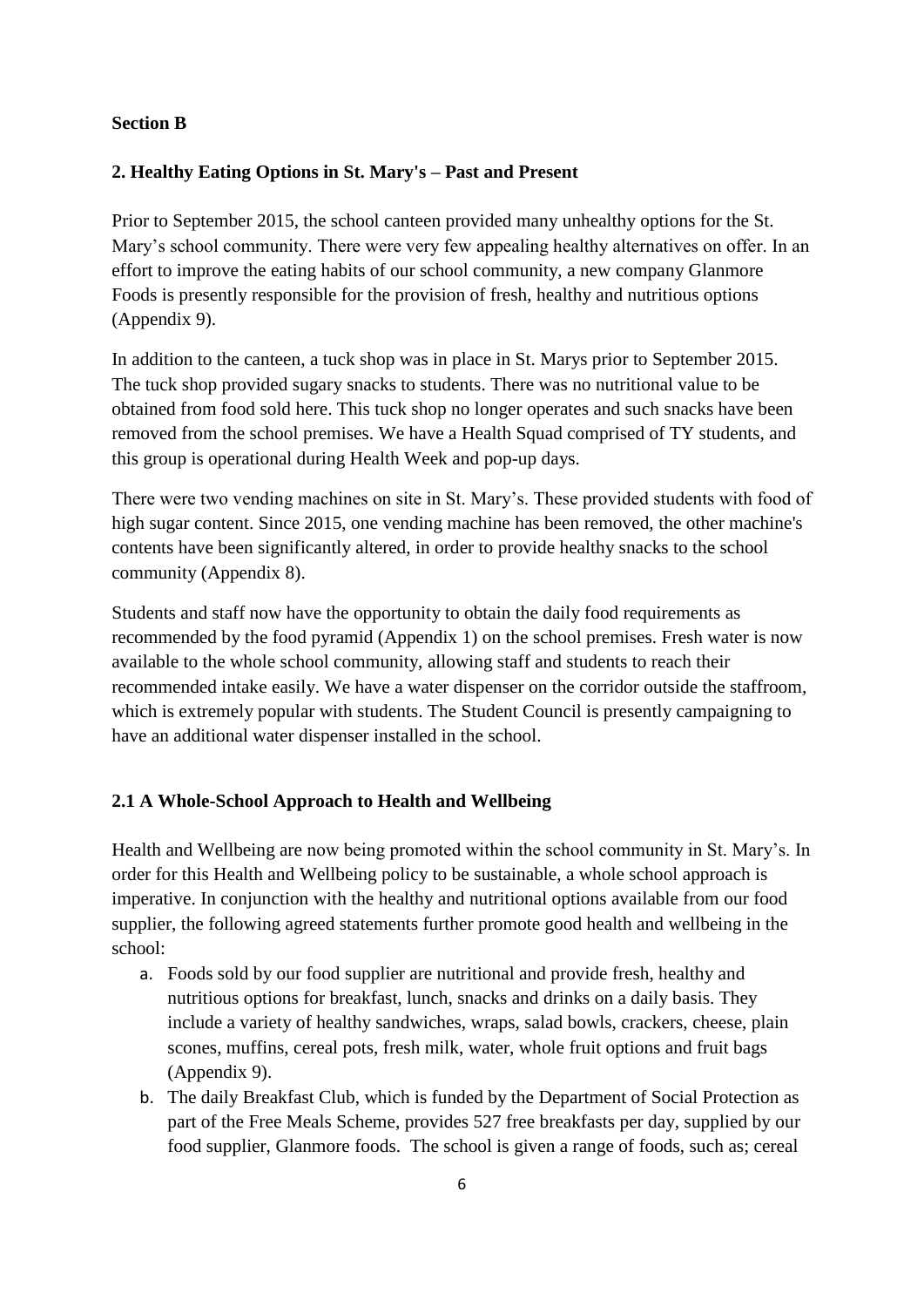pots, fresh milk, water, whole fruit such as bananas and clementines, seasonal fruit pots, carrot sticks, spreadable cheese, crackers, honey and oat biscuits, rice cakes, yogurts and plain scones. Students can avail of this service from 8.10 am to 8.40 am each morning. Any food or drinks not consumed during Breakfast Club are available for students at break time and throughout the day (Appendix 3, 4).

- c. Health Week is a long-running tradition in St. Marys and is part of the criteria for achieving the Active School Flag (ASF). During this week, a calendar of active events is organised by the PE Department, the Home-Economics Department, the ASF Committee and the Health Squad. All students are encouraged to get involved in popup fitness or nutrition activities at lunch and break time. The aim of Health Week is to get St. Mary's moving, to encourage our school community to be more active more often, to remind our staff and students of the benefits of a healthy lifestyle, to make exercise more enjoyable and to introduce students to different opportunities for activity.
- d. Transition Year Fitness and Nutrition Module. (1 x 40-minute class per week). This module is offered to all TY students. The main aim of this module is to enable students to learn and develop the basic skills necessary for healthy independent living. Students develop their knowledge and understanding of nutrition and learn how to assess and make healthy changes to their own diets and eating habits. The following is a list of the topics that are covered over the 6-7-week module:
	- Basic Nutrition: Protein, fat, carbohydrates.
	- Energy Value of Foods: Calorie content of foods, examining food labels.
	- Healthy Eating: The Food Pyramid, Healthy-Eating Guidelines
	- Food and Fitness: Linking food with keeping fit
	- Special Diets: Group projects on Coronary Heart Disease, Vegetarianism, Coeliac Disease, Diabetes.

Alongside theory, some practical cookery demonstrations are incorporated into lessons. Students are shown how to make quick and nutritious recipes that can be easily made at home e.g. smoothies, granola and salads. Class presentations, group work, displays, online research and worksheets are used in the classes to develop students understanding topics covered in this module.

- e. The Health Squad is a team of TY students, who aid the PE Department in the planning, organisation and running of Health Week. They run events, make announcements, decorate the school, and motivate the student body.
- f. The Student Council plays an important role in representing the student body. It provides students with the opportunity to become involved in the affairs of the school, working in partnership with school management, staff and parents. The Student Council communicates and cooperates with staff, having a say in school policies including the Health and Wellbeing policy.
- g. There are healthy snack pop-up days organised throughout the school year. This consists of pop-up fruit, popcorn bags and smoothie shots. These initiatives package healthy eating in a fun and accessible way for students and staff alike.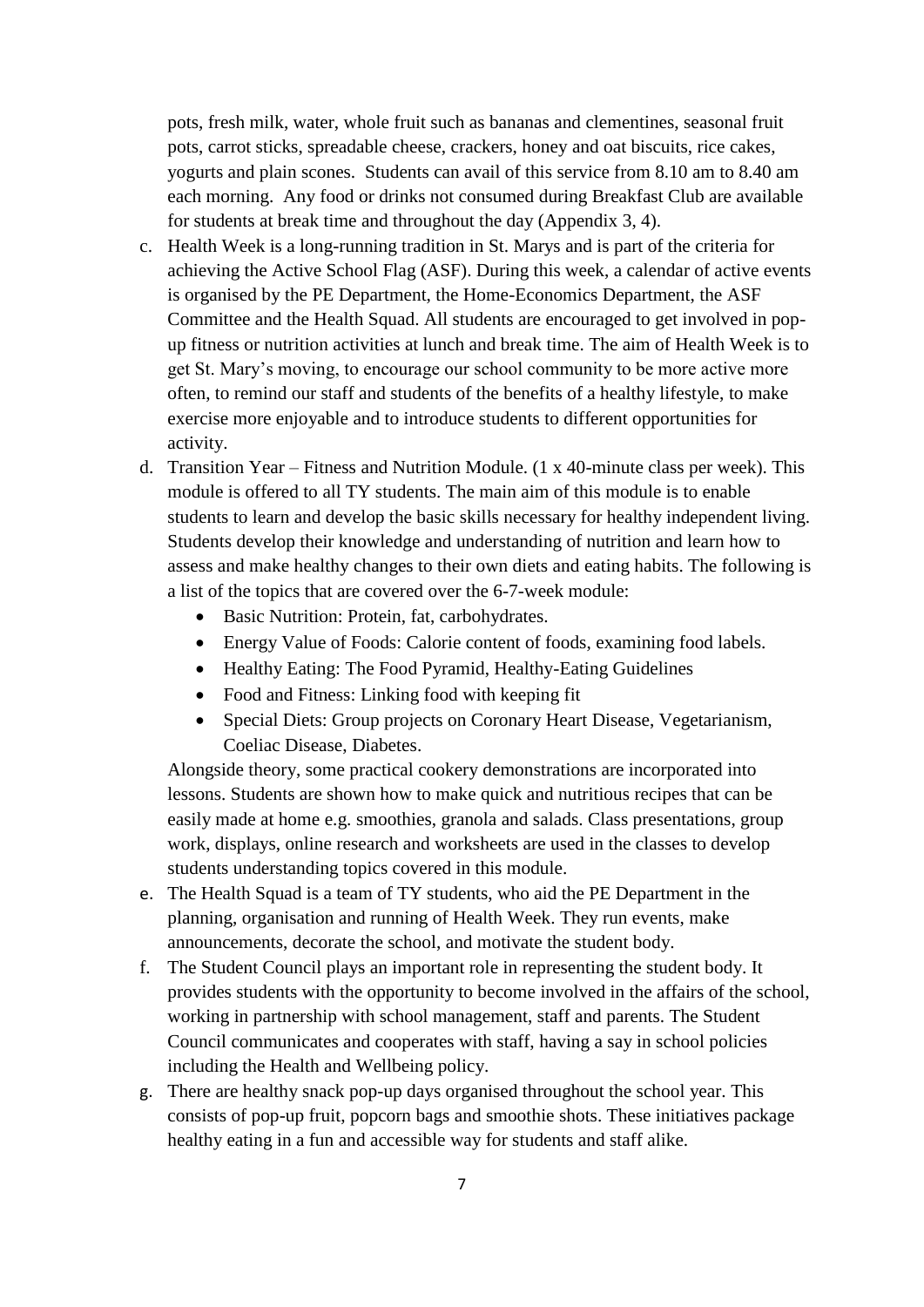h. The Active School Flag (ASF) is awarded to schools that strive to achieve a physically educated and physically active school community. The process aims to get more schools more active more often. ASF is a Department of Education and Skills initiative supported by Healthy Ireland. St. Marys began the ASF process in the academic year 2014/15.

Schools wishing to achieve the ASF begin the process by self-evaluating their current provision across 3 areas: Physical Education, Physical Activity and Partnerships. An ASF Committee is made up of teachers, students, parents and non-staff. Schools must also organise an Active School Week programme and commit to having it as part of their annual school calendar. The flag remains valid for a period of 3 years, after which time schools will be invited to re-apply.

We were awarded our ASF in 2015/16. In order to achieve this flag again, we are constantly reviewing measures and initiatives taken to obtain the flag (Appendix 5).

- i. Parents are regularly informed on our school app and website about our Health and Wellbeing policy. Parents of incoming 1<sup>st</sup> years will be introduced to our Health and Wellbeing policy at the Information Night and examples of healthy lunches, which are affordable and convenient, will be provided on that night. A  $1<sup>st</sup>$  Year Induction Booklet on healthy foods, personal hygiene and exercise is also distributed to parents. The Parents Association frequently runs Nutrition and Wellness workshops (Appendices 3,4,6,7).
- j. Every student year-group receives an 80-minute Physical Education class per week.
- k. Students are made aware of the Food Pyramid (Appendix 1) in classes such as Home Economics, Science, SPHE and PE and are taught how to use it.
- l. Through the Wellbeing programme, students learn about the facts and attitudes to positive health and wellbeing. Students also develop the necessary skills to enable them to protect and promote their own wellbeing and that of others. The Guidance and Counselling Department designed a short Guidance Module to support students in the transition from primary school to secondary school. The general aims of the Wellbeing module is to foster the six indicators of wellbeing - being active, responsible, connected, resilient, respected and an aware citizens. Our Guidance Module and our other Wellbeing modules all aim to promote the indicators of wellbeing.

#### **2.2 Persons Responsible for Health and Wellbeing in St. Mary's**

It is essential that the whole school community takes ownership of health and wellbeing in St Mary's. It is encouraged through a whole-school community approach and it requires the support and buy-in from all stakeholders, to continue to create a healthy and well school community.

Students will access a student friendly version of the Health and Wellbeing policy, which will be placed in the student journal.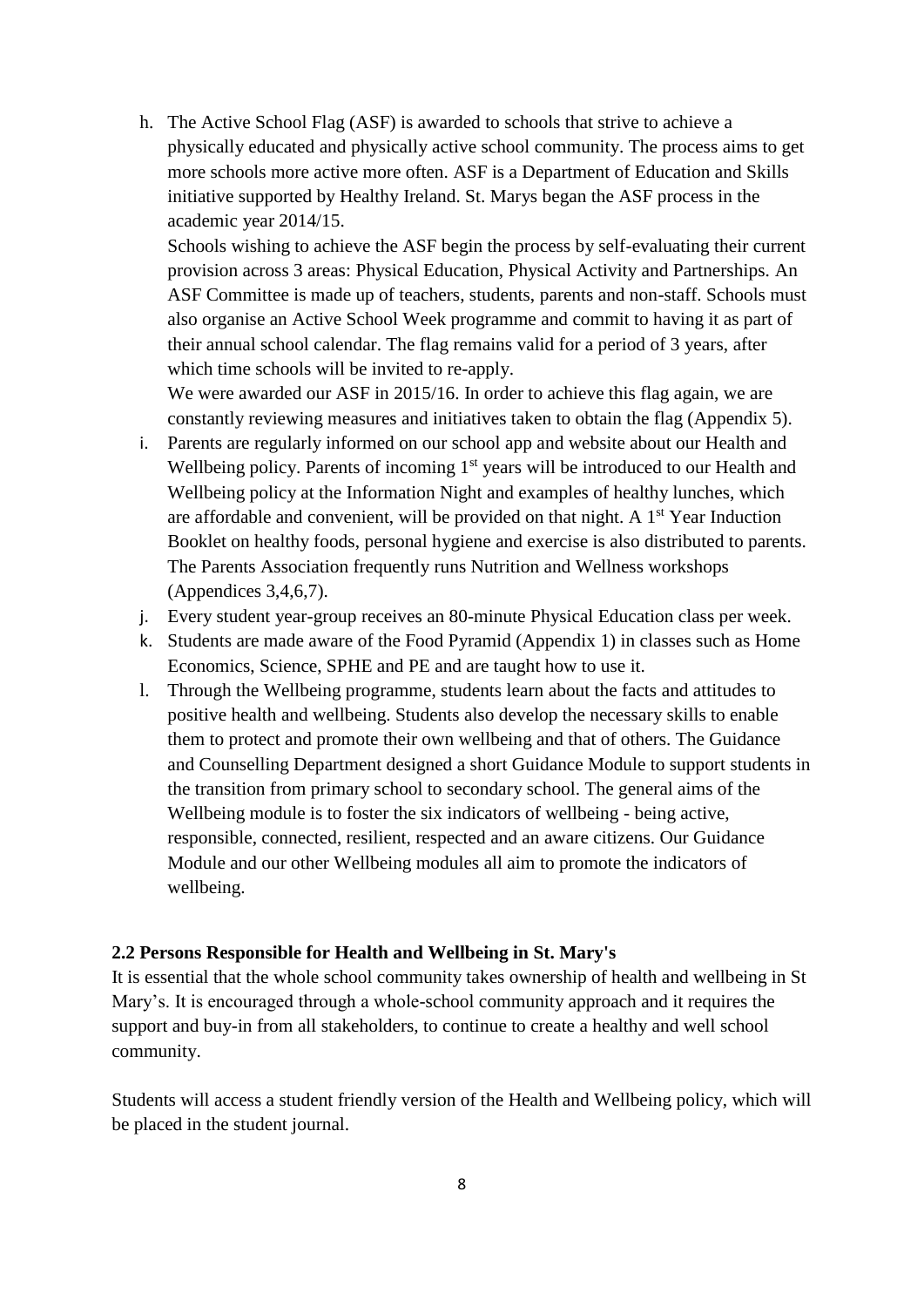Policy adopted by the Board of Management

andre porte

**Signed: \_\_\_\_\_\_\_\_\_\_\_\_\_\_\_\_\_\_\_\_\_\_\_\_\_\_\_\_\_**

 **Chairperson, Board of Management**

**Date: 7 th March 2018**

**Section C Appendices**

**Appendix 1**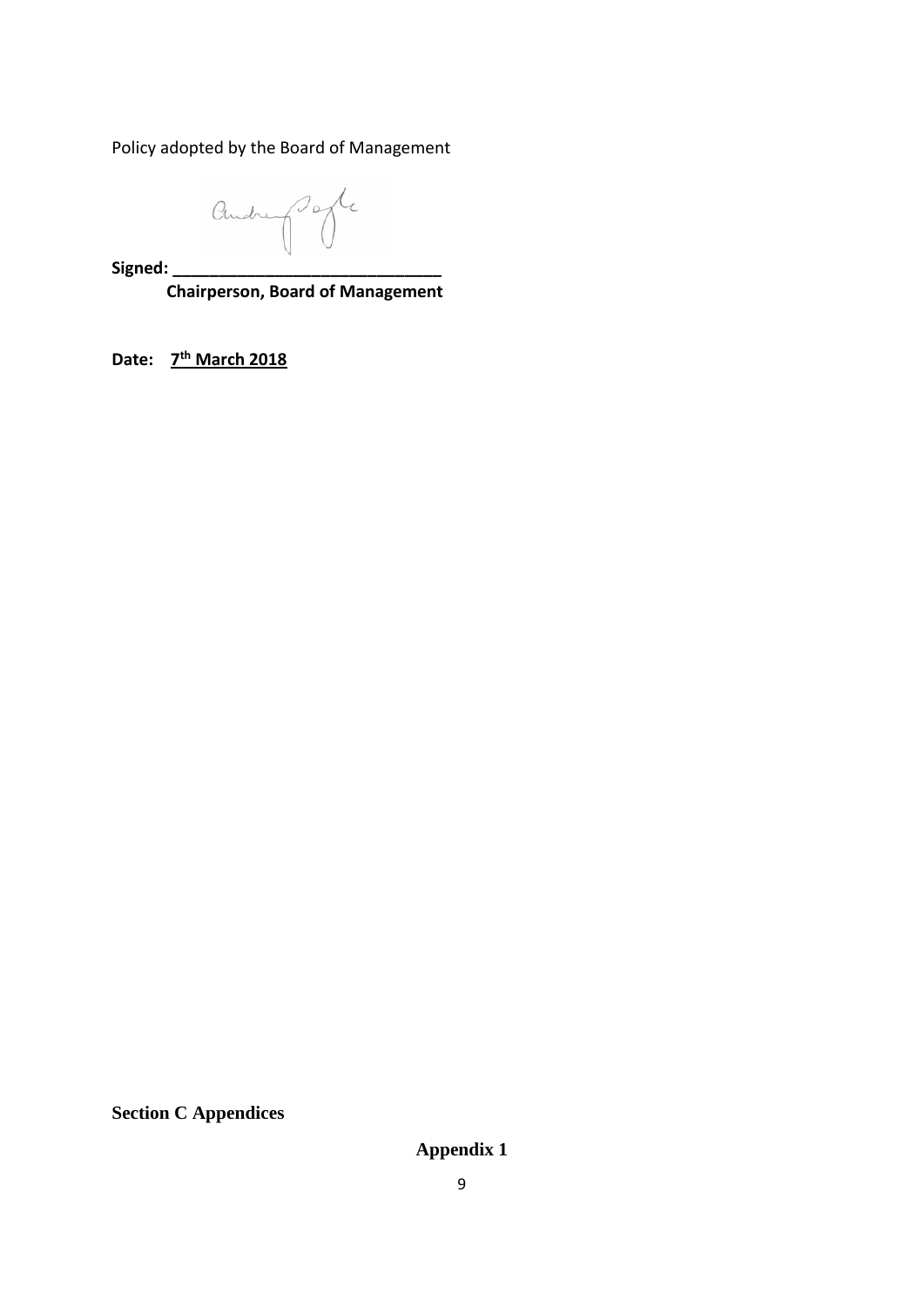### **Nutritional Information- Food Pyramid for Adults, Teenagers and Children Aged Five and Over.**



The above food pyramid Safefood (2017) represents the reference intake (RI) for each of the food groups, aimed for adults, teenagers and children aged five and over.

### **Appendix 2**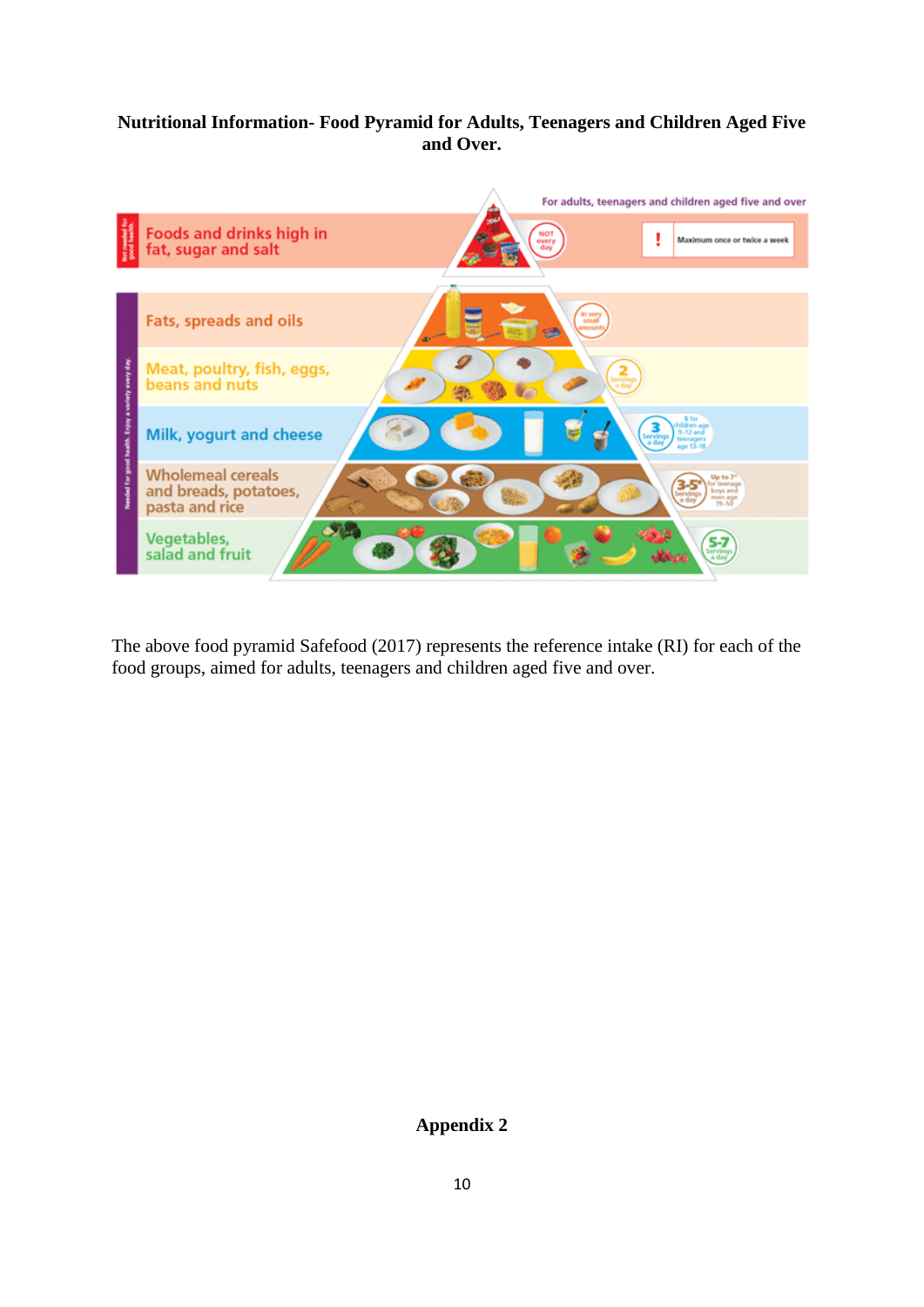

# **BREAKFAST IDEAS AND OPTIONS IN SCHOOL**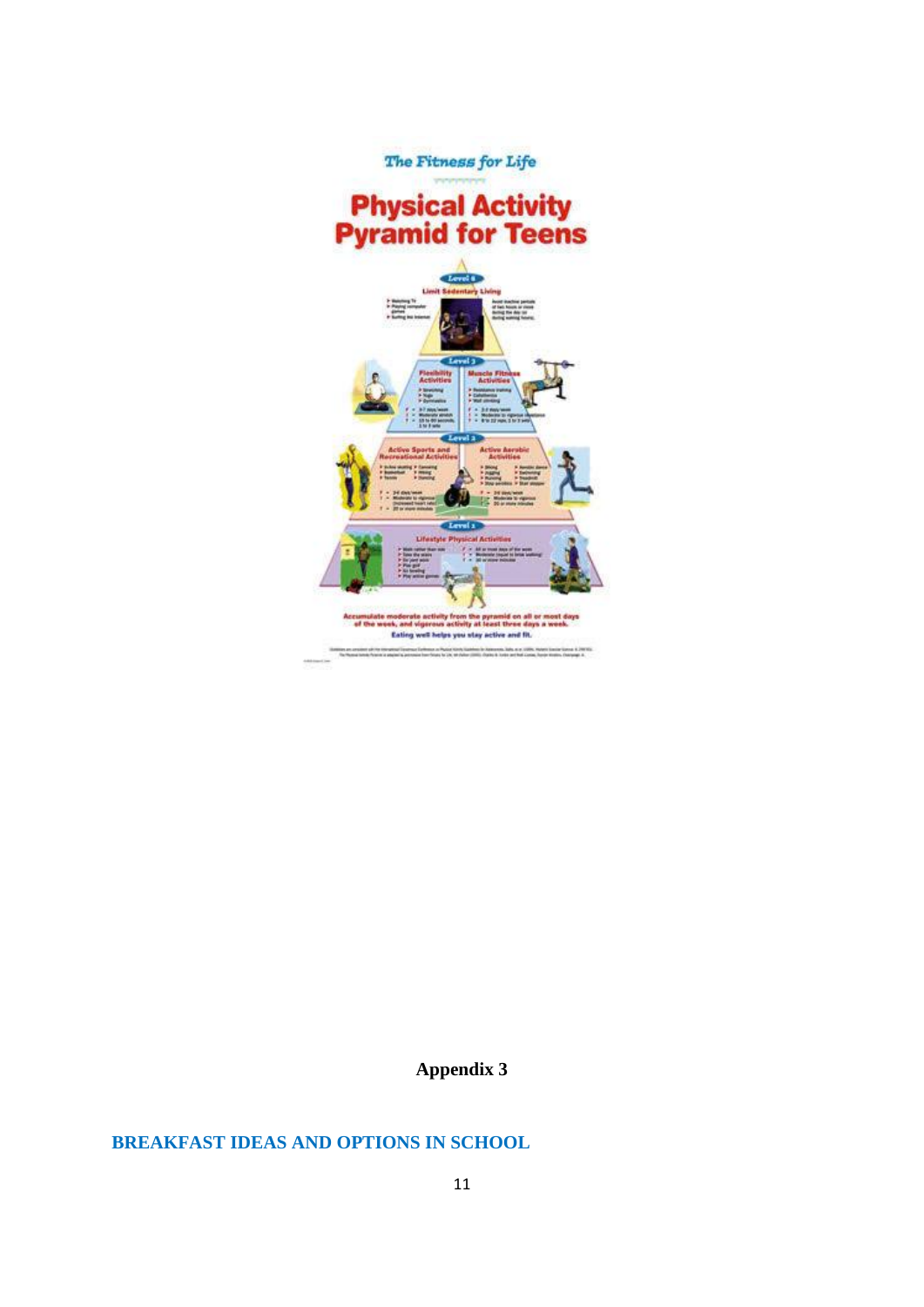**We have provided some practical tips from safefood.eu. Here are some tips for you and your children on how to prepare a healthy lunchbox. Good food habits set early in childhood can last a lifetime. Lunches provide around one third of our daily nutritional needs, so it's important to put some thought and planning into them.**

#### **Breakfast Idea**

The school runs a Breakfast Club in the morning for students to avail of the following foods supplied by Glanmore Foods.

- Cereal/Milk
- Fruit
- Yogurt
- Veg
- Scones/Rice Cakes/Honey Oat Biscuits
- Water

# **HEALTHY SNACK IDEAS**

#### **We recommend the following as healthy snack ideas eaten in moderation.**

- Veg sticks with hummus dip
- Rice Cakes
- Sugar free / no butter popcorn
- Fruit skewers
- Slices of meat
- Banana bread
- Beans / spaghetti on toast
- Cheese on toast/crackers
- Nuts
- Granola bar / cereal bar
- Low fat yogurt

Many schools have developed healthy eating policies that encourage parents and children not to put certain treat foods in the lunchbox such as chocolate, crisps and sweets. Sometimes it can be difficult to think of alternatives to these.

Here are some more tasty alternatives.

- Fruit (for example, an apple or banana, handful of grapes).
- Washed, raw vegetable pieces (for example, sticks of carrot, celery, pepper and cucumber)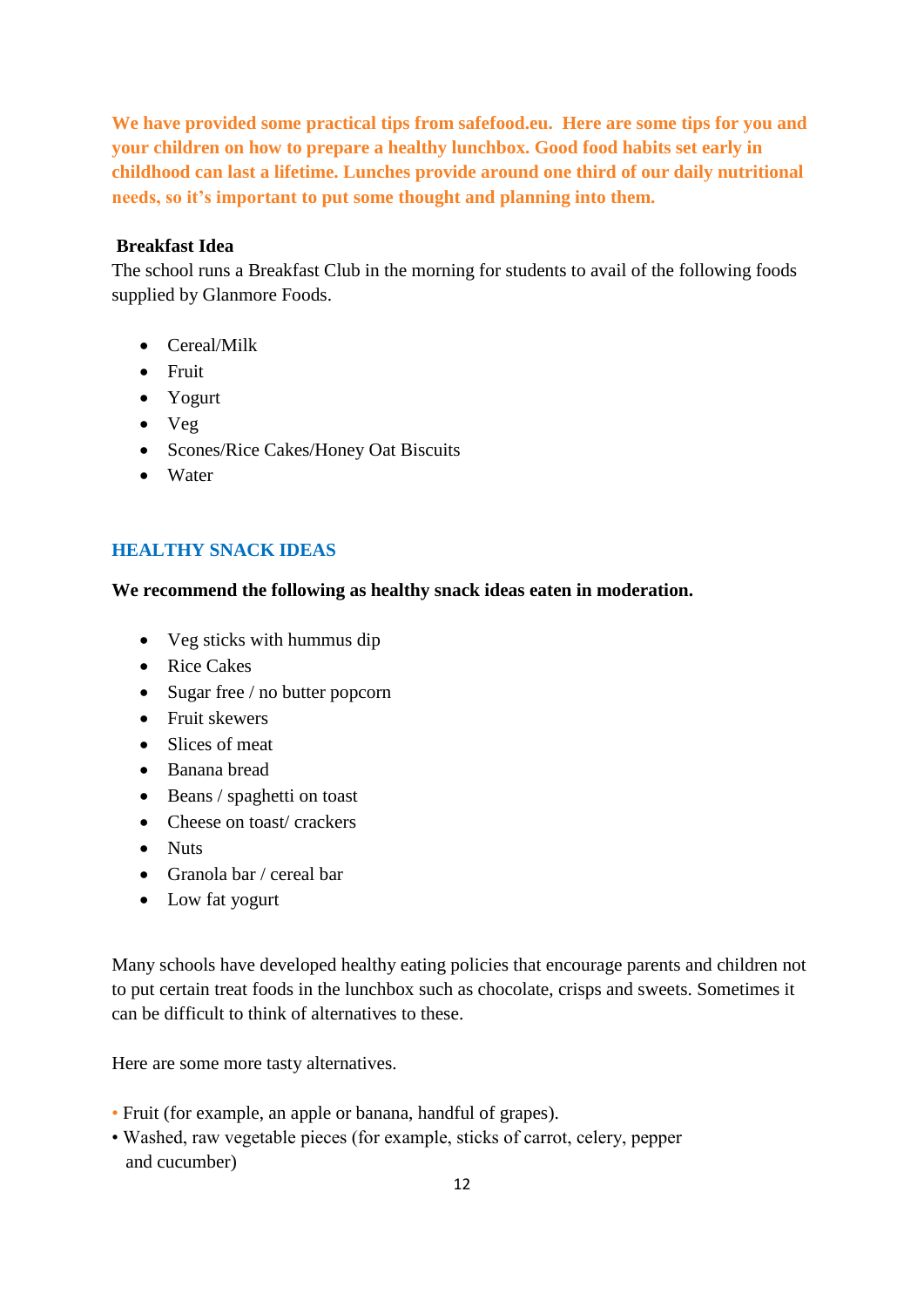- Washed, whole raw vegetables (for example, cherry tomatoes).
- Half tin of fruit (in its own juice).
- Plain popcorn (unsalted).
- Plain breadsticks, unsalted plain or whole-wheat crackers, crispbreads or water biscuits served with fruit or cheese.
- Plain rice cakes.
- Natural or low fat yoghurt with chopped fruit (fresh, frozen or tinned in its own juice).
- Wholemeal or plain scones.
- Plain biscuits (for example, digestive biscuits, rich tea)\*
- Fruit loaf or mini fruit muffin\*
- A plain bun or slice of cake\*
- A slice of carrot cake or banana bread\*
- Sugar-free jelly pots or fruit Jelly.
- Pot of custard or rice pudding.

### **LUNCH IDEAS**

Include a wide variety of foods – starchy foods, protein, dairy, and fruit and vegetables.

 $\overline{\phantom{a}}$  Add interest to the lunchbox – try some of the following ideas:

- Vary the types of bread for example, pitta bread, bagels, wholemeal rolls keep a stock in the freezer.
- Cook extra rice or pasta in the evening these can make interesting salads
- Theme your lunchbox on a different country, for example Italian try a pasta salad, Mexican fill flour tortillas.
	- $\overline{\phantom{a}}$  Home-made soup (in a Thermos flask) is great for cold days, while salads are light and refreshing for warmer weather. Both are packed with essential vitamins and minerals.
	- $\ddot{\bullet}$  Fluids are important for children up to 6 cups of fluid should be encouraged daily. Milk and water are the best options. Straws and brightly coloured drinks bottles can make rehydrating more interesting!
	- $\overline{\phantom{a}}$  Get your child involved in packed lunches. Let them help choose some element of their lunch. Pick a colourful lunchbox or let them decorate one with stickers.
	- $\overline{\phantom{a} \bullet}$  Children often need to see and taste new foods several times before they accept them, so try out new ideas at teatime or the weekend before including them in a lunchbox

#### **WHAT SHOULD GO IN TO A LUNCH-BOX?**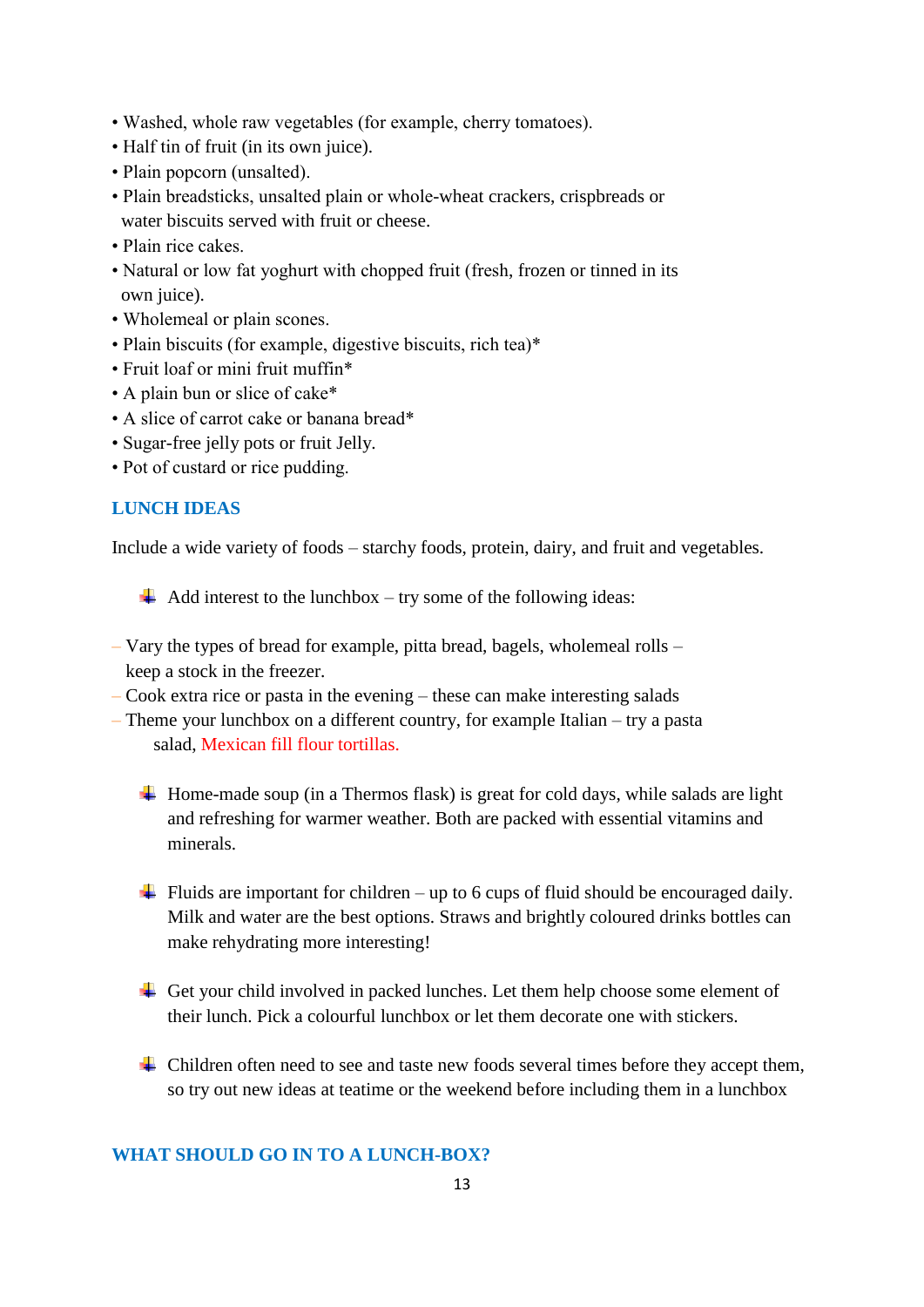# **BREAD AND CEREALS**

### **Two portions from the bread and cereals group which would be...**

- 2 slices of bread
- 1 medium bread roll
- 1 tortilla wrap
- 1 pitta bread
- 4–6 crackers or breadsticks
- 4 tablespoons or 6 dessertspoons cooked rice, pasta or couscous

# **MEAT AND MEAT ALTERNATIVES**

### **One portion from the meat and meat alternatives food group…**

- 2 slices (50–75g or 2–3oz) of cooked meat
- 1–2 eggs (hard-boiled, sliced or mashed)
- A small can (100g or 4oz) of tuna, salmon, mackerel or sardines

• 4 tablespoons of chickpea spread, for example, hummus – try out as a dip with carrots or celery

**Note:** Fish such as tinned tuna or salmon should be included in the lunchbox at least once a week – remove any bones

# **FRUIT AND VEGETABLES**

### **At least one portion from the fruit and vegetables food group…**

- 1 medium apple, orange, banana, pear or similar size fruit
- 2 small fruits plums, kiwis or similar size fruit
- A small glass (100ml) of unsweetened fruit juice
- Half a tin (3 tablespoons or 4 dessertspoons) of fruit in its own juice
- 1 heaped dessertspoon of dried fruit (for example, raisins or sultanas)
- 1 small bunch of grapes (10–12 grapes)
- 1 small salad (for example, dessert bowl sized salad of lettuce, tomato, cucumber and celery sticks)
- 3 tablespoons or 4 dessertspoons of vegetables (for example, chopped or grated carrots)
- A bowl of homemade vegetable soup

# **DAIRY PRODUCTS**

### **One portion from the dairy products food group…**

- 1 glass or mini-carton of milk (200ml)
- A pot of natural or low fat yoghurt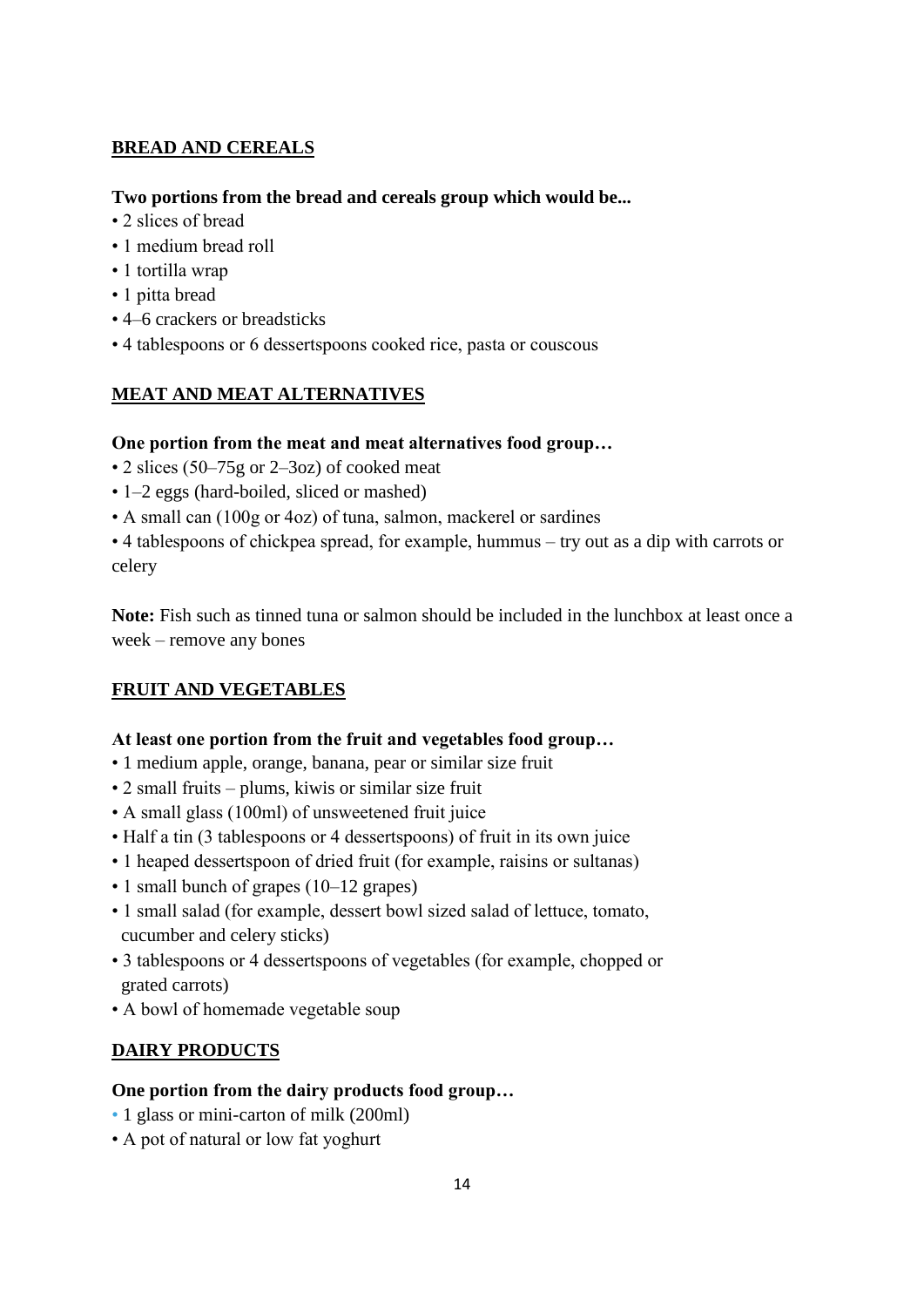- (125ml) or similar quantity of custard
- 2 triangles of spreadable cheese
- 2 processed cheese slices
- A matchbox-sized piece of cheese such as cheddar, Edam or Gouda varieties.

### 5-DAY LUNCHBOX PLANNER

#### **Note:**

- 1. Lunchbox planner includes snack and lunch items
- 2. Smaller portions for smaller people
- 3. Use low fat spread, low fat mayonnaise or relish instead of full fat options.

We often end up putting the same things in the lunchbox every day. Keeping lunchbox contents varied makes lunch more enjoyable. The following planner shows you the potential variety you can have.



#### Note:

1. Lunchbox planner includes snack and lunch items

2. Smaller portions for smaller people



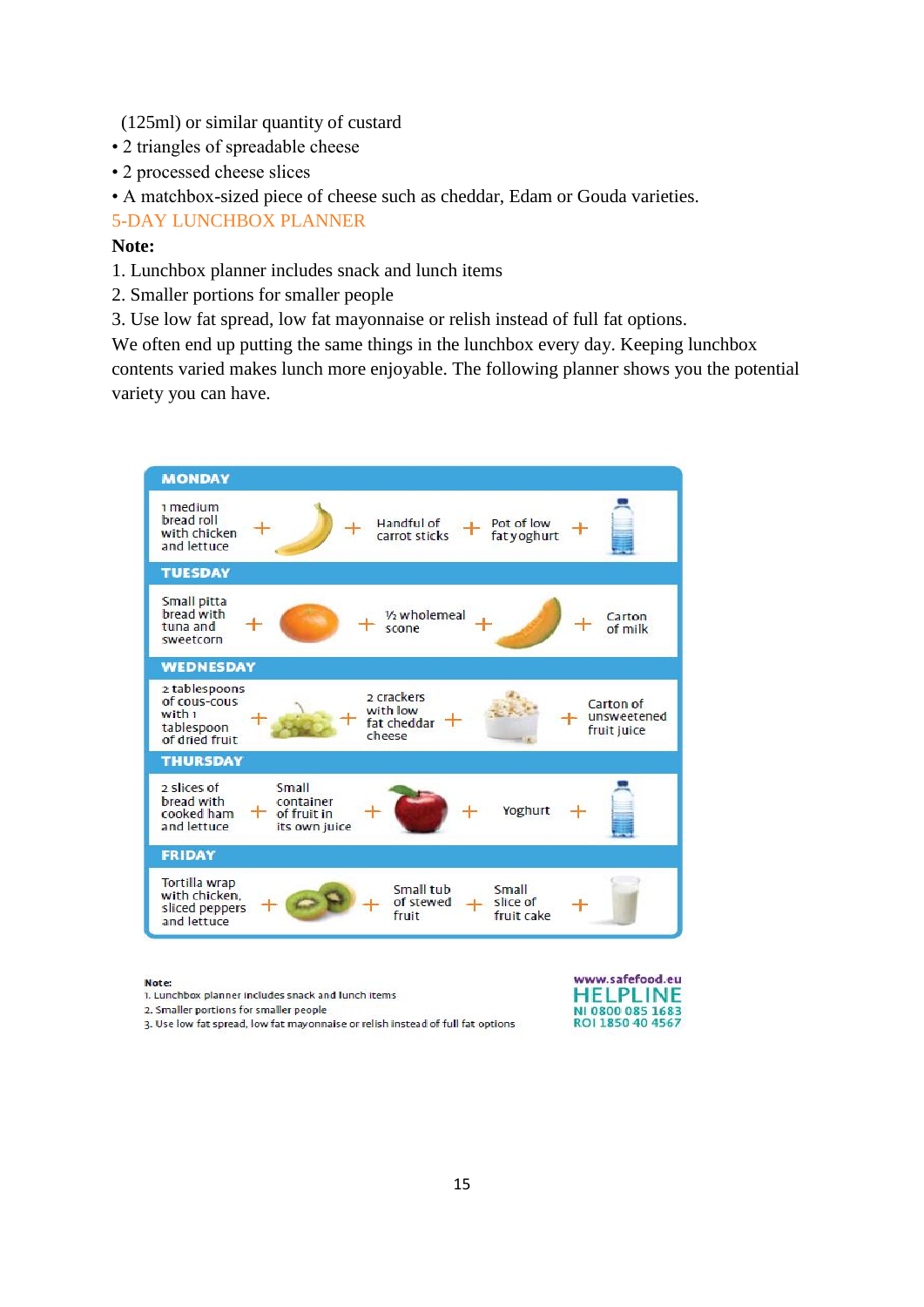| <b>DRINK</b>                                                                                                     | <b>TOOTH FRIENDLY</b> |                |
|------------------------------------------------------------------------------------------------------------------|-----------------------|----------------|
| Water                                                                                                            | Best choice anytime   | $\ddot{\circ}$ |
| Milk (semi-skimmed or low fat preferably)                                                                        | Good choice anytime   | U              |
| Unsweetened fruit juice (fruit juice from<br>concentrate is suitable also if it does not<br>contain added sugar) | At mealtimes          |                |
| Flavoured milk*                                                                                                  | At mealtimes          | Ω              |
| Diluted sugar-free squash                                                                                        | At mealtimes          | U              |
| Yoghurt or milk drinks*                                                                                          | At mealtimes          | U              |
| Smoothies*                                                                                                       | At mealtimes          | U              |
| Fruit juice drink (unsweetened)                                                                                  | At mealtimes          | U              |
| Fruit juice drink (sweetened)                                                                                    | Not tooth friendly    | 9              |
| Fizzy drinks (including diet versions)                                                                           | Not tooth friendly    |                |

\*Compare brands and choose those that are lower in sugar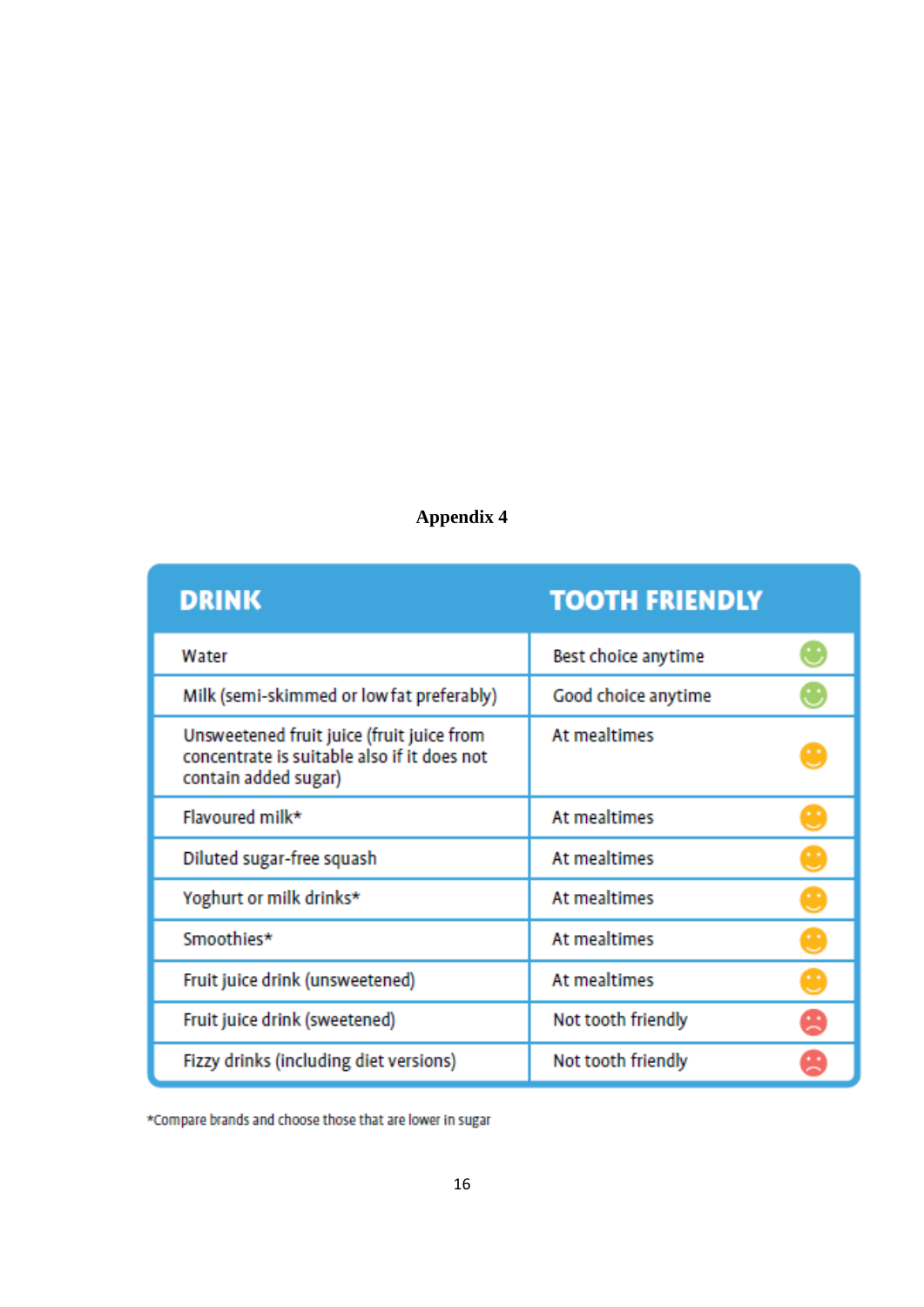#### **The Physically Active School**

The following articles on the importance of physical activity were written by Dr. Catherine Woods & Michelle Hardie from DCU.

Physical activity is any bodily movement that is produced by the contraction of skeletal muscle and that substantially increases energy expenditure<sub>1</sub>. For children, it includes active play, sport, physical education and active transport.

Current Department of Health guidelines recommend that children and youth participate daily in at least 60 minutes of moderate to vigorous intensity physical activity (>60min. MVPA daily). This activity should be developmentally appropriate, involve a variety of activities and be enjoyable<sub>2</sub>.

Physical activity has a number of direct and indirect benefits. It is important to children's' current and future health; adherence to the physical activity guidelines (>60min. MVPA daily) is associated with improvements in numerous physiological and psychological variables, and is a target for disease prevention. For example, it assists in the control of body weight by increasing energy expenditure, this is important in teaching children and young people how to achieve a healthy 'energy balance', and avoid developing adult obesity.

A recent study showed that overweight/obesity and obesity prevalence would decrease by 11% and 26% respectively if adolescents played on two sports teams per year; obesity prevalence would decrease if adolescents walked or biked to school on 4 or 5 days per week<sub>3.</sub>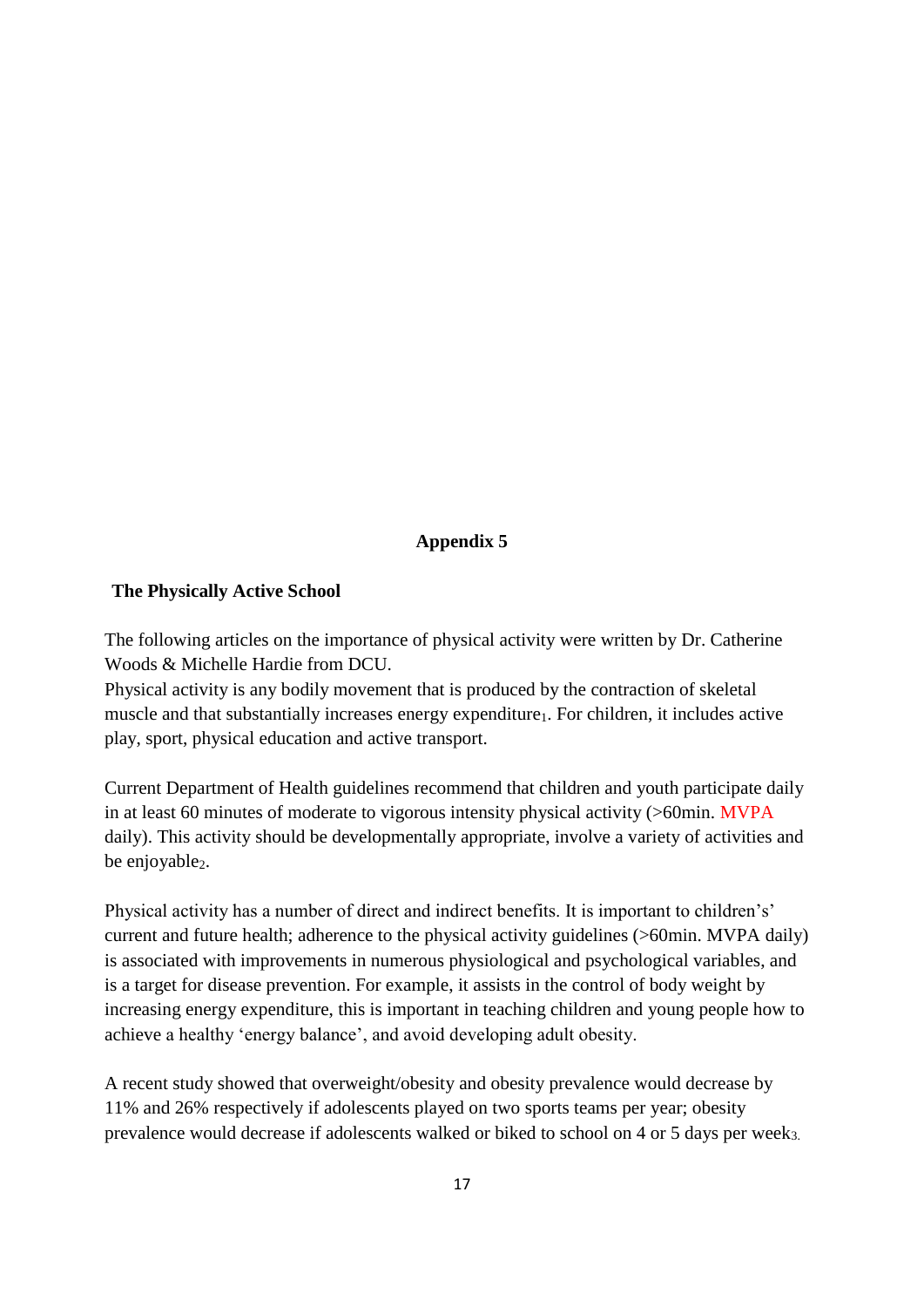Physical activity is also associated with reducing the risk of developing premature cardiovascular disease, type-2 diabetes, metabolic syndrome and some site specific cancers<sub>4, 5</sub>. Weight bearing physical activity is important in bone formation and remodeling<sub>6</sub>. In addition, physical activity reduces depression and anxiety (especially in shy children), enhances mood, self-esteem and quality of life<sub>7</sub>.

#### **Physical Activity and Academic School Performance**

Participation in regular health enhancing physical activity has also been found to reduce rulebreaking behaviour, and to improve attention span and classroom behaviour. It is linked to positive effects on academic performance, including achievement in maths tests and reading, academic grades and perceptual skillss. Involvement in sport and physical education can play a significant role in the enrichment of a child's social life and the development of social interaction skills9.

Worldwide 80% of young people are insufficiently active to benefit their current and future health (HBSC), and  $60\%$  exceed the healthy limit for sedentary behaviour<sub>10</sub>. Sedentary behaviour involves little or no physical movement. Females are less active than males. Only 14% of Irish 10-18 year olds are meeting the  $>60$  min. MVPA daily guideline<sub>11</sub>. However, it is encouraging to note that 65% of these children met the guideline three days per week. With support from parents, schools and communities these children could increase their daily minutes of physical activity further.

Schools are an important setting for young people to take part in, and learn about, physical activity. Through physical education programmes, free play activity and extra-curricular sport, schools can provide time, facilities and guidance for children to safely access physical activity opportunities and develop competence and confidence in an environment that is supported by teachers, parents and friends.

Physical inactivity is the 4th leading risk factor for premature mortality, and a major underlying cause of disease and disability  $_{17}$ . There is increasing concern at the rapidly decreasing levels of fitness, and quantity of time spent sitting by children<sub>18</sub>. Children and young people need to be encouraged to reduce the amount of time spent in sedentary activities such as TV, video viewing, and playing computer games especially during daylight hours. Few Irish children spend less than 2 hours daily sitting viewing TV, videos or playing on the  $computer_{11}$ .

In addition to mortality, morbidity and quality of life costs, inactivity affects national economies. The WHO estimates that physical inactivity costs between  $\epsilon$ 150 -  $\epsilon$ 300 per citizen per year19. These figures were based on a number of European studies where the annual costs – including those to the health system, days of absence from work and loss of income due to premature death – have been estimated to be  $\epsilon$ 3 -  $\epsilon$ 12 billion (England) and  $\epsilon$ 1.1 -  $\epsilon$ 1.5 billion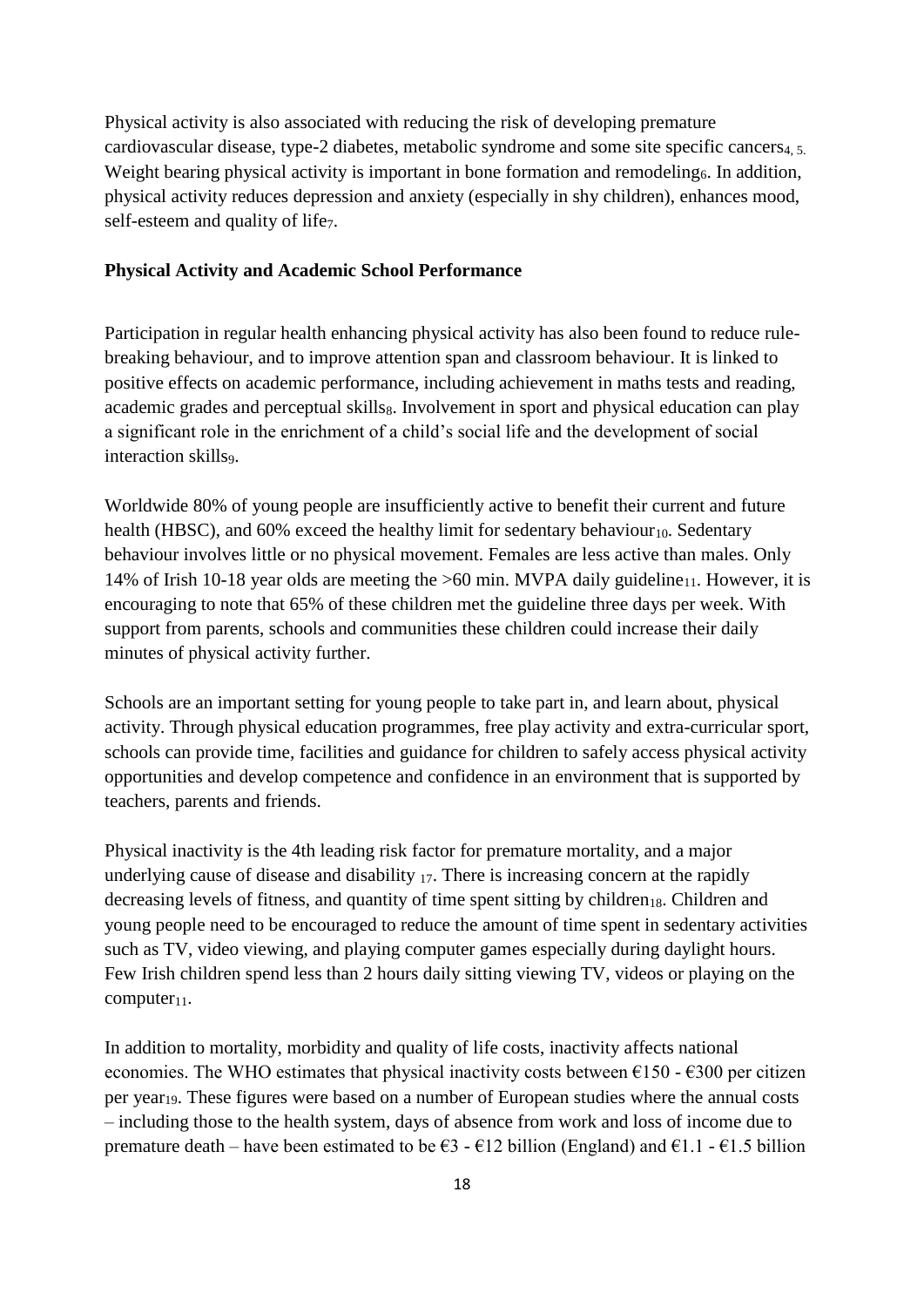$(Switzerland)_{20}$ . Both of these estimates exclude the contribution of physical inactivity to overweight and obesity. In England, this is estimated to be  $\epsilon$ 9.6 -  $\epsilon$ 10.8 billion per year<sub>21</sub>. In Ireland, recent conservative estimates placed it at  $\epsilon$ 1 billion per annum.

#### **How can we help to get children more active?**

Physical activity for children happens in their homes, their school and the communities in which they live. They can choose to engage in active play, active transport, physical education, and sport/activity in their local community. It is the responsibility of everyone in the community to promote physical activity. Parents, teachers, coaches and even the children themselves can encourage each other to become more relation to physical activity is essential if they are to lead active lifestyles.

#### **Appendix 6**

#### **Advice on Healthy Eating**

The current advice from health professionals and dieticians is to:

- $\overline{\phantom{a}}$  Choose a variety of foods from each of the four main food shelves can help to ensure young people make the correct food choices to stay healthy.
- $\overline{\phantom{a}}$  Choose up to six or more from the base/carbohydrate shelf. Choose very small amounts from the top shelf which include high fat high/ sugar foods and drinks.
- $\overline{\phantom{a}}$  Reduce sugar consumption daily by reducing sugary drinks and cereals.
- Increase intake of fibre rich foods like brown bread, brown rice and wholegrain cereals.
- $\downarrow$  Drink at least 6-8 glasses of water daily.
- Intake 2 portions of fruit and 3 portions of vegetables per day.
- $\overline{\phantom{a}}$  The following energy proportions are recommended for each meal before and during the school day:

Breakfast: Aim to provide about 20-25% of total daily energy

Lunch: Aim to provide around 33% of total daily energy

After-school snacks: Aim to provide about 10-15% of total daily energy.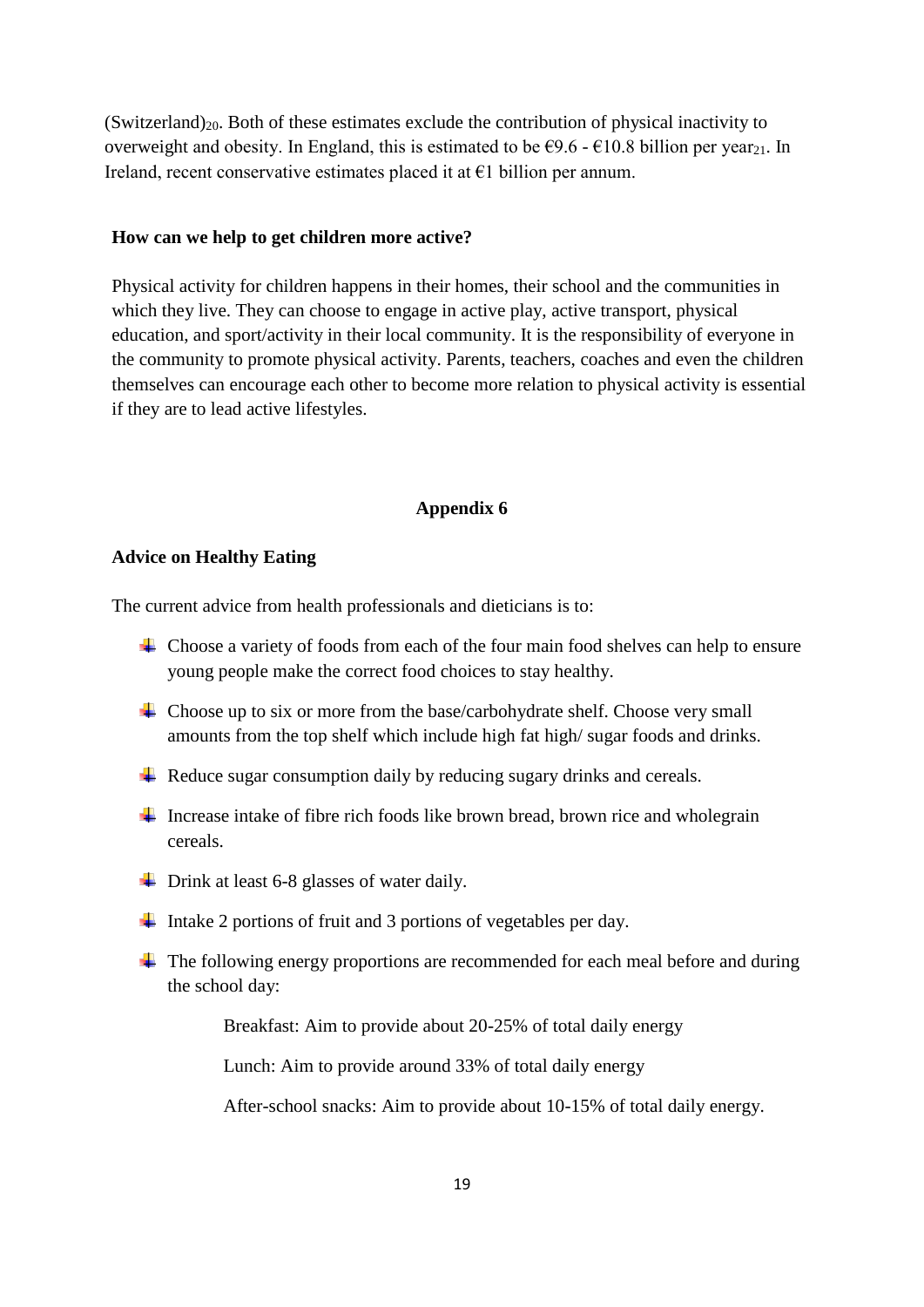# *RECOMMENDATIONS FOR HEALTHY EATING*

Key nutritional messages are:

- Follow the nutritional guidelines on the Food Pyramid on a daily bases
- Always find time for breakfast.
- Bring a healthy packed lunch/purchase healthy options from our canteen.
- Bring healthy snacks like dried fruit and nuts to maintain energy levels and focus throughout the day.
- Students should remain hydrated throughout the day and may top up using the school water fountain.
- School ban on the selling of all 'fizzy 'drinks.
- "Protein to Grow- Carbs to Go"

# *SUITABLE DRINKS FOR CHILDREN*

It is important that children take in enough fluids during the day. If they do not drink enough, they may become dehydrated, thirsty, tired and weak. Drinks should always be included for break-time and lunch. Water and milk are the most suitable drinks for children.

Because of its natural sugar content, unsweetened fruit juice should be consumed with meals and ideally diluted (one part juice to ten parts water).

If you are unsure about whether a drink contains added sugar, check the ingredient list. Less common terms for sugar that may appear on the ingredients list are sucrose, fructose, glucose, maltose, dextrose and syrup. See our table for the low down on suitable drinks.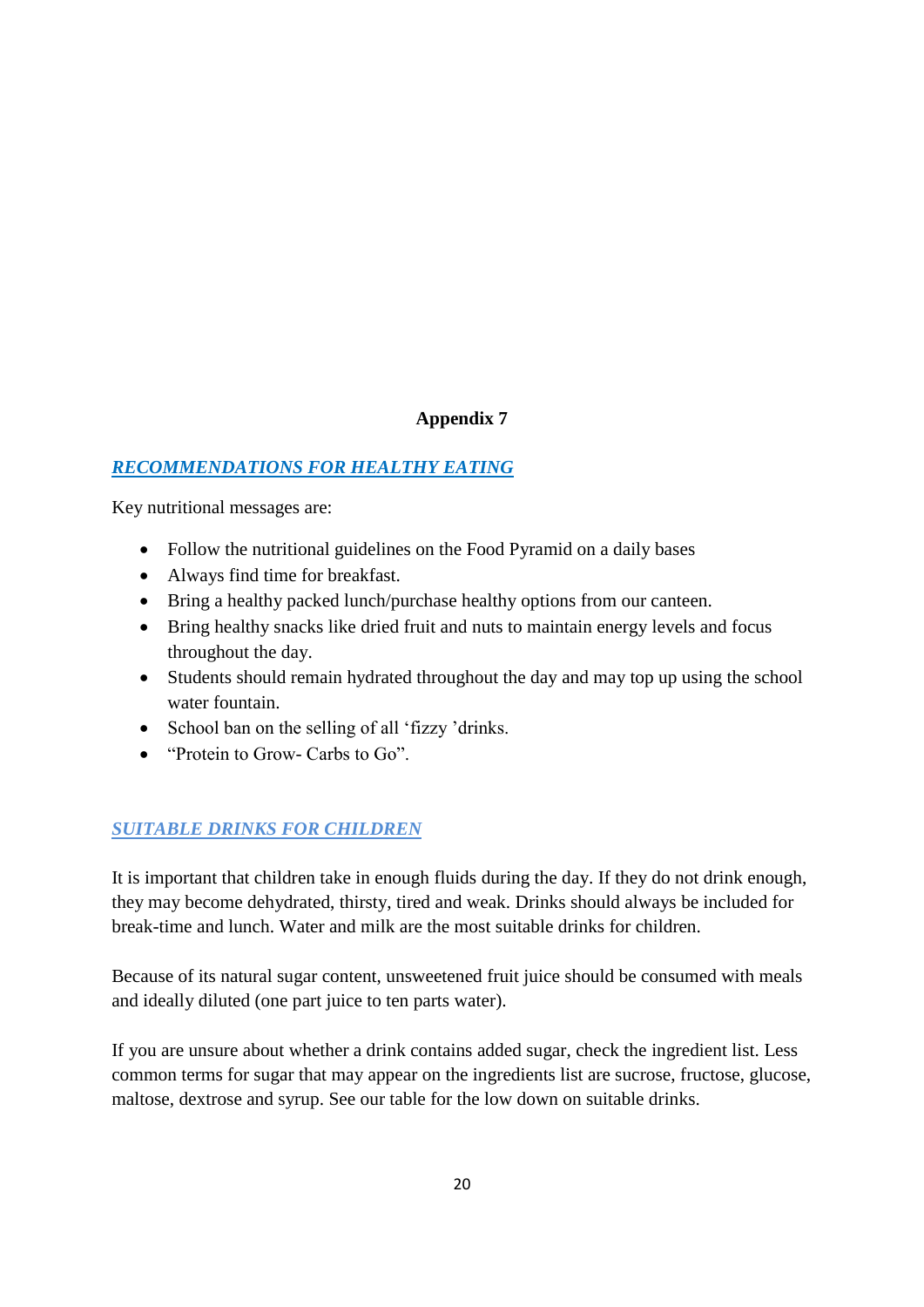# **Vending Machine Update: 23/10/2017**

| <b>Number of Rows</b> |
|-----------------------|
|                       |
| $\overline{2}$        |
| $\overline{2}$        |
|                       |
|                       |
| 3                     |
| $\overline{2}$        |
| $\overline{2}$        |
| 4                     |
| 1                     |
| $\overline{2}$        |
| $\mathbf{1}$          |
| 1                     |
| $\overline{2}$        |
| 6                     |
| $\overline{2}$        |
| 2                     |
| $\overline{2}$        |
| $\overline{2}$        |
| $\overline{2}$        |
| $\overline{2}$        |
| $\overline{2}$        |
| $\overline{2}$        |
| $\overline{2}$        |
|                       |

# **The following was recorded in the vending machine on the 23rd October 2017:**

 This selection would appear to be remaining within the list of products the Healthy Eating committee recommended.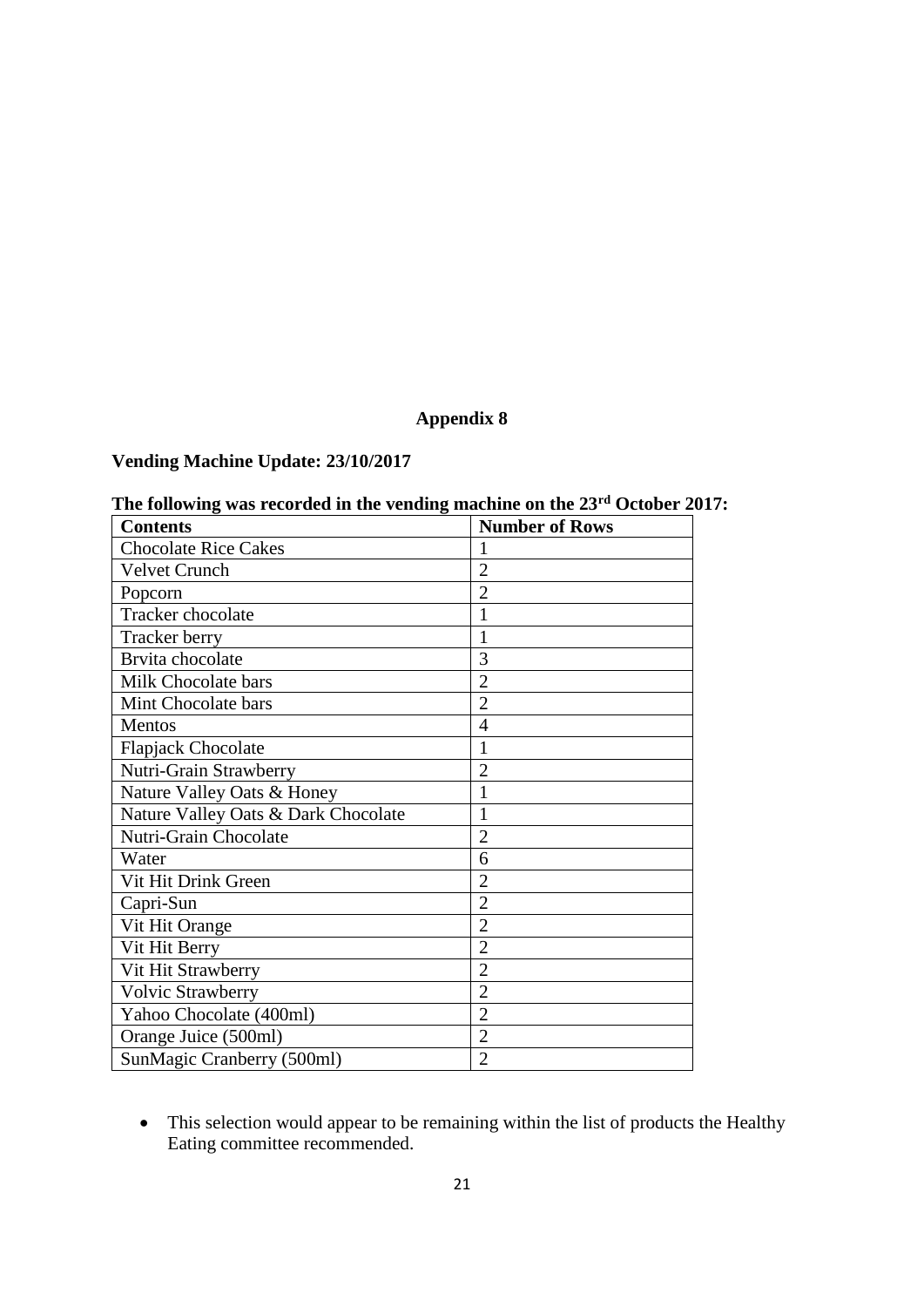- The portion size and sugar content of some of the drinks may need to be examined further.
- For example, Sunmagic is a 500ml bottle with 43g of sugar which is equal to almost 11 teaspoons of sugar.
- Yazoo Chocolate milk is a 400ml bottle with 17.8g of sugar, equal to 9 teaspoons of sugar.

#### **Foods sold by Glanmore Food Company**

#### **Lunch Options:**

Sandwiches: Chicken, Chicken and stuffing, egg mayonnaise. Baguettes: Ham, chicken Wraps: Tuna, Sweet chilli chicken wrap Salad bowl: Chicken

### **Drinks:**

Bottled water Milk cartoons Flavoured milk Juices including apple and orange juice

#### **Snacks:**

Raisin bags **Crackers** Rice cakes both plain and chocolate covered Cheese in individual packs Plain scones Muffins Crisps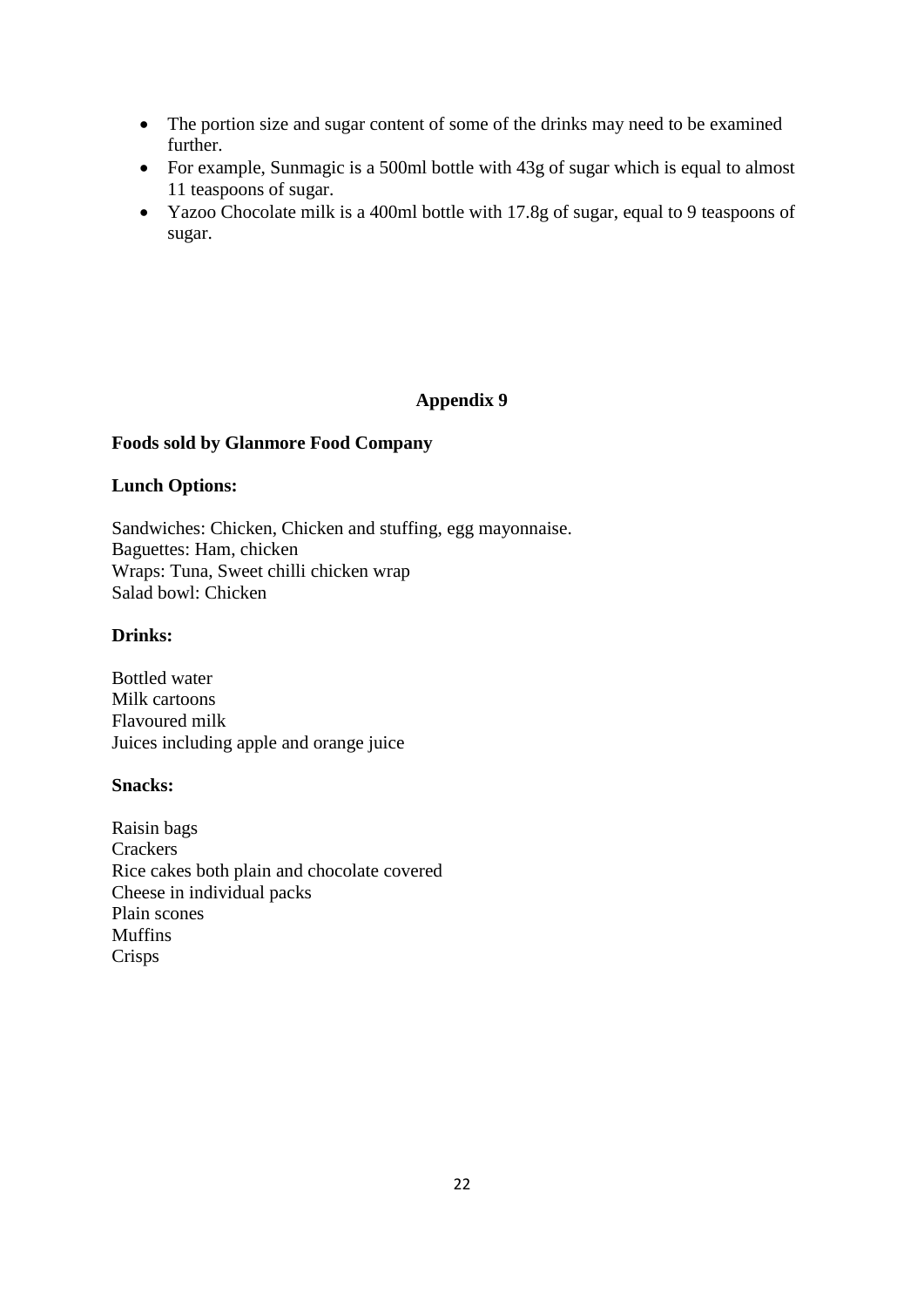#### **Section D**

#### **References**

Andersen LB, Harro M, Sardinha LB, Froberg K, Ekelund U, Brage S, et al.(2006) *Physical activity and clustered cardiovascular risk in children: a cross-sectional study* (The European Youth Heart Study). The Lancet 2006;368(9532):299-304.

Caspersen CJ, Powell KE, Christensen GM (1985). *Physical activity, exercise and physical fitness: definitions and distinctions for health-related research.* Public Health Reports 1985;100:126-131.

Currie, C. et al., eds (2012) *Social determinants of health and well-being among young people. Health Behaviour in School-aged Children (HBSC) study*: international report from the 2009/2010 survey. Copenhagen, WHO Regional Office for Europe, 2012 (Health Policy for Children and Adolescents, No. 6).

Department for Culture, Media and Sport (DCMS) and Strategy Unit (2002). *Game plan: a strategy for delivering Government's sport and physical activity objectives.* Cabinet Office, London.

Department of Health and Children (2009). *Get Ireland Active: The National Guidelines on Physical Activity for Ireland.* Available at: [www.getirelandactive.ie](http://www.getirelandactive.ie/)

Department of Health and Children (2009). *Health Behaviour in School-aged Children.* The Stationery Office: Dublin.

Drake KM, Beach ML, Longacre MR, MacKenzie T, Titus LJ, Rundle AG, Dalton MA (2012). *Influence of sports, physical education and active commuting on adolescent weight status*. Pediatrics 2012; 130; e296.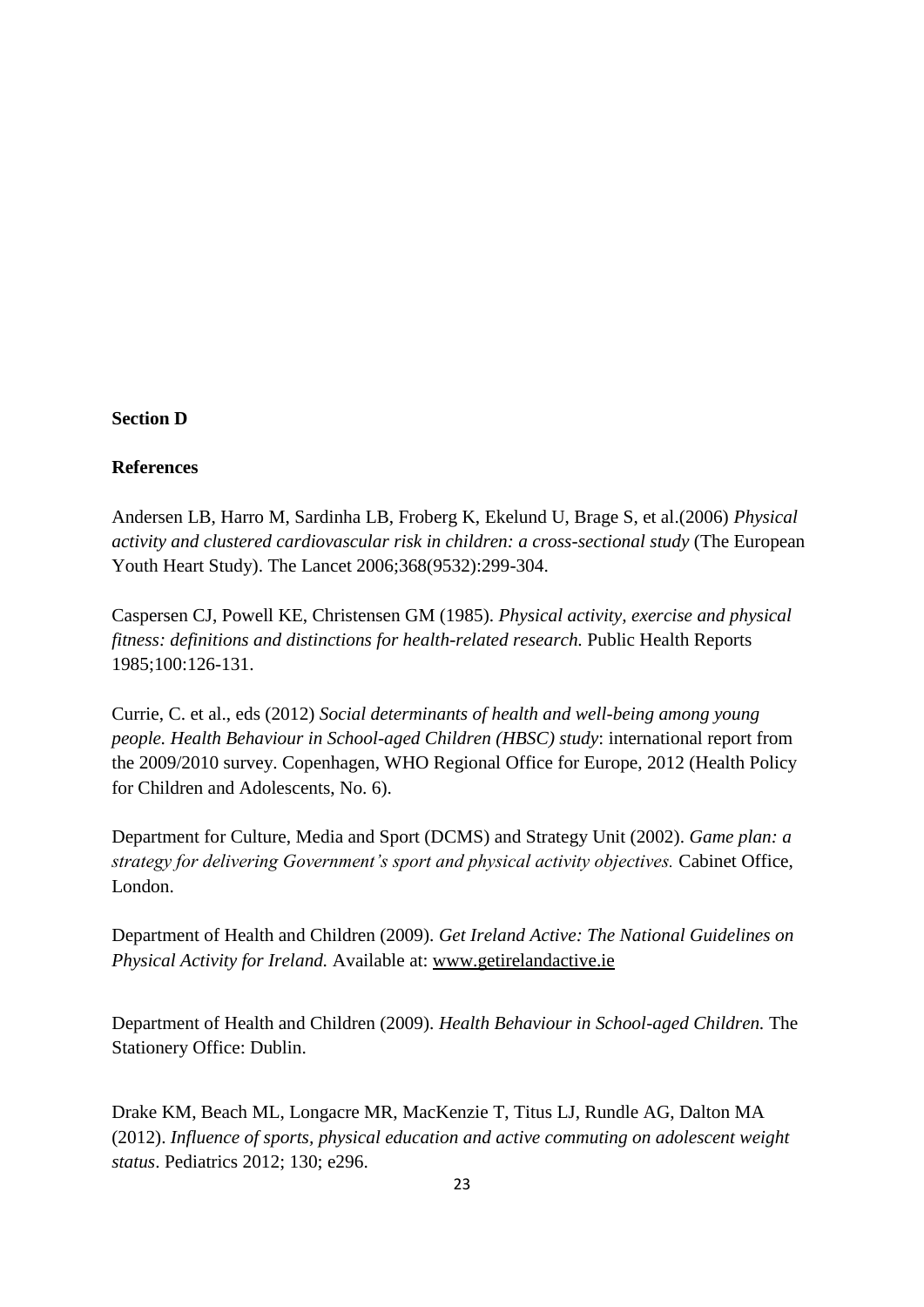Hallal PC, Victora CG, Azevedo MR, Wells JCK (2006). *Adolescent physical activity and health: a systematic review*. Sports Medicine 2006;36(12):1019-1030. Health Behaviour in School-aged Children

I. M. Lee et al (2012). *Effects of physical inactivity on major non-communicable diseases worldwide: an analysis of burden of disease and life expectancy,* 380 THE LANCET.219, 219-229.

Report by the Comptroller and Auditor General (2001). *Tackling obesity in England.* Report HC 2001;220. The Stationery Office, London.

Safefood (2017) *The Food Pyramid.* Available at:

<http://www.safefood.eu/Healthy-Eating/What-is-a-balanced-diet/The-Food-Pyramid.aspx>

Sardinha, L. B., Andersen, L. B., Anderssen, S. A., Quiterio, A. L., Ornelas, R., Froberg, K., Ekelund, U. (2008). *Objectively measured time spent sedentary is associated with insulin resistance independent of overall and central body fat in 9- to 10-year-old Portuguese children.* Diabetes Care, 31(3), 569-575.

Sibley BA, Etnier JL (2003). *The relationship between physical activity and cognition in children: A meta-analysis.* Pediatr.Exerc.Sci 2003;15(3):243-256.

Singh, A., Uijtdewilligen, L., Twisk, J.W.R., van Mechelen, W., Chinapaw, M.J.M (2012). *Physical activity and performance at school: A systematic review of the literature including a methodological quality assessment*. 166 Arch Pediatr Med. 1,49-575

The National Taskforce on Obesity (2005). *Obesity – The Policy Challenges*. Available at: *www.safefood.eu/...island%20Obesity%20Action%20Forum/obesity-taskforce.pdf*

Tremblay MS, Inman JW, Willms JD (2000). *The relationship between physical activity, selfesteem, and academic achievement in 12-year-old children*. Pediatr.Exerc.Sci 2000;12(3):312-323.

Twisk JWR (2001). *Physical activity guidelines for children and adolescents: a critical review*. Sports.Med. 2001;31(8):617-627.

Woods CB, Tannehill D, Qunilan A, Moyna N and Walsh J. *The children's sport participation and physical activity study (CSPPA)*. Research report 1. Irish Sports Council. Available for download at: *www4.dcu.ie/shhp/research.shtml*